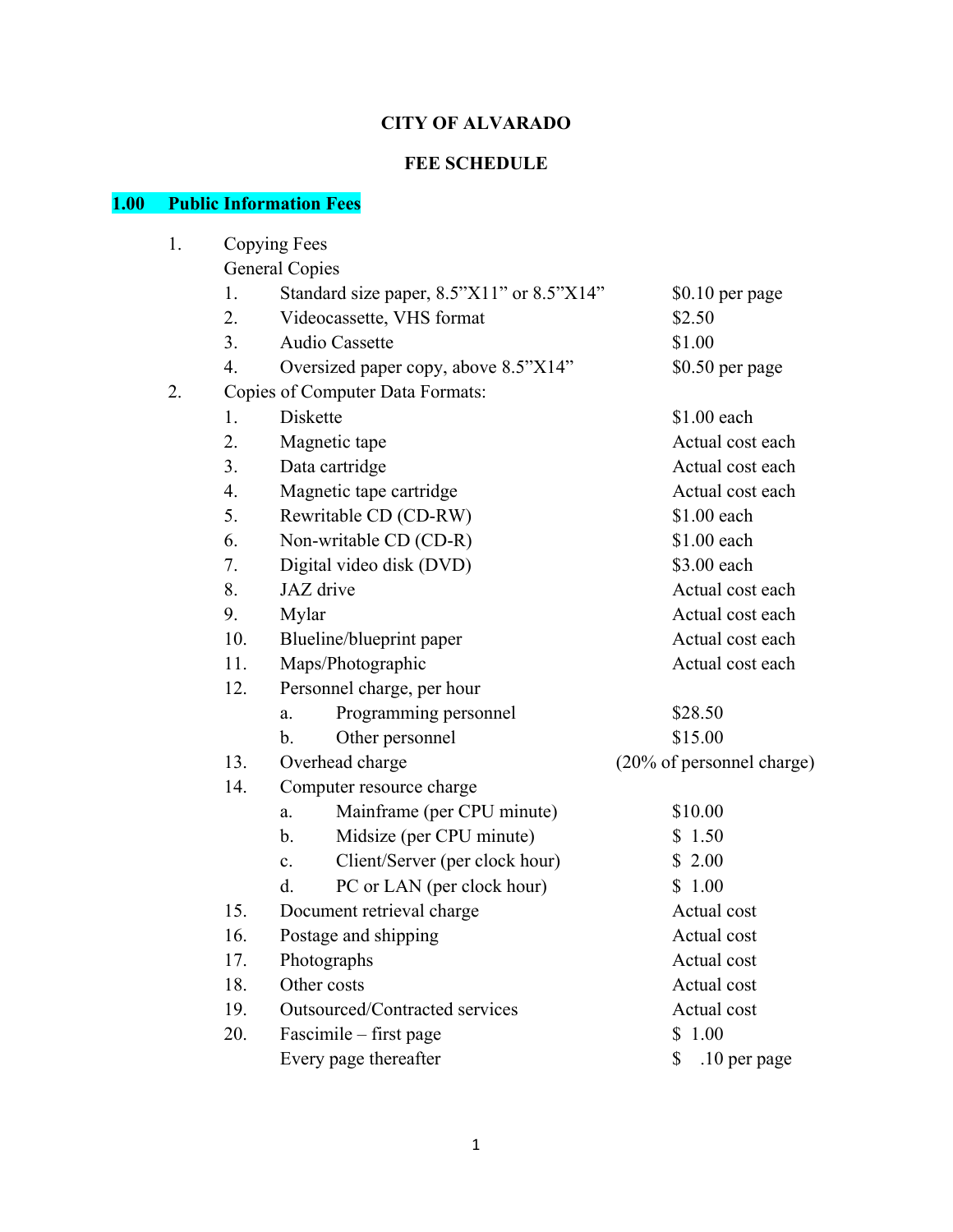No sales tax shall be applied to copies of public information.

 Note: The above charges for public information (open records) are in accordance with the Texas Attorney General Charge Schedule.

### **2.00 Garbage Collection Charges**

The monthly rate for City garbage, trash, and refuse collection services shall be as follows:

- (1) Residential Rates:
	- (a) \$10.54 per family unit once a week pickup.
- (2) Residential Recycle Collection:
	- (a)  $\frac{1}{2}$  2.06 per month once a month pickup
	- (b) Senior citizens have the privilege to opt-out of residential recycle collection and the fee associated with this service. Application for qualification to opt-out of service must be made at Alvarado City Hall. Resident must be at least 65 years old, the home owner and must reside at the address.
- (3) Commercial Rates (includes industrial, institutional, multi-family, and church customers):

### **COMMERCIAL FRONT LOAD RATES**

| <b>SIZE</b>    | 1X     | 2X     | 3X     | 4X     | 5X     | 6X     | <b>EXTRA</b> |
|----------------|--------|--------|--------|--------|--------|--------|--------------|
| $2 \text{ YD}$ | 65.95  | 104.41 | 142.86 | 181.34 | 217.95 | 256.43 | 31.57        |
| 3 YD           | 85.91  | 150.31 | 216.37 | 249.10 | 305.88 | 360.83 | 32.50        |
| 4 YD           | 109.02 | 186.65 | 267.61 | 300.41 | 368.17 | 434.12 | 40.62        |
| 6 YD           | 135.45 | 239.51 | 341.91 | 401.69 | 490.88 | 578.84 | 64.96        |
| <b>8 YD</b>    | 180.03 | 300.63 | 421.20 | 507.24 | 619.08 | 730.82 | 79.61        |

### **PICKUPS PER WEEK**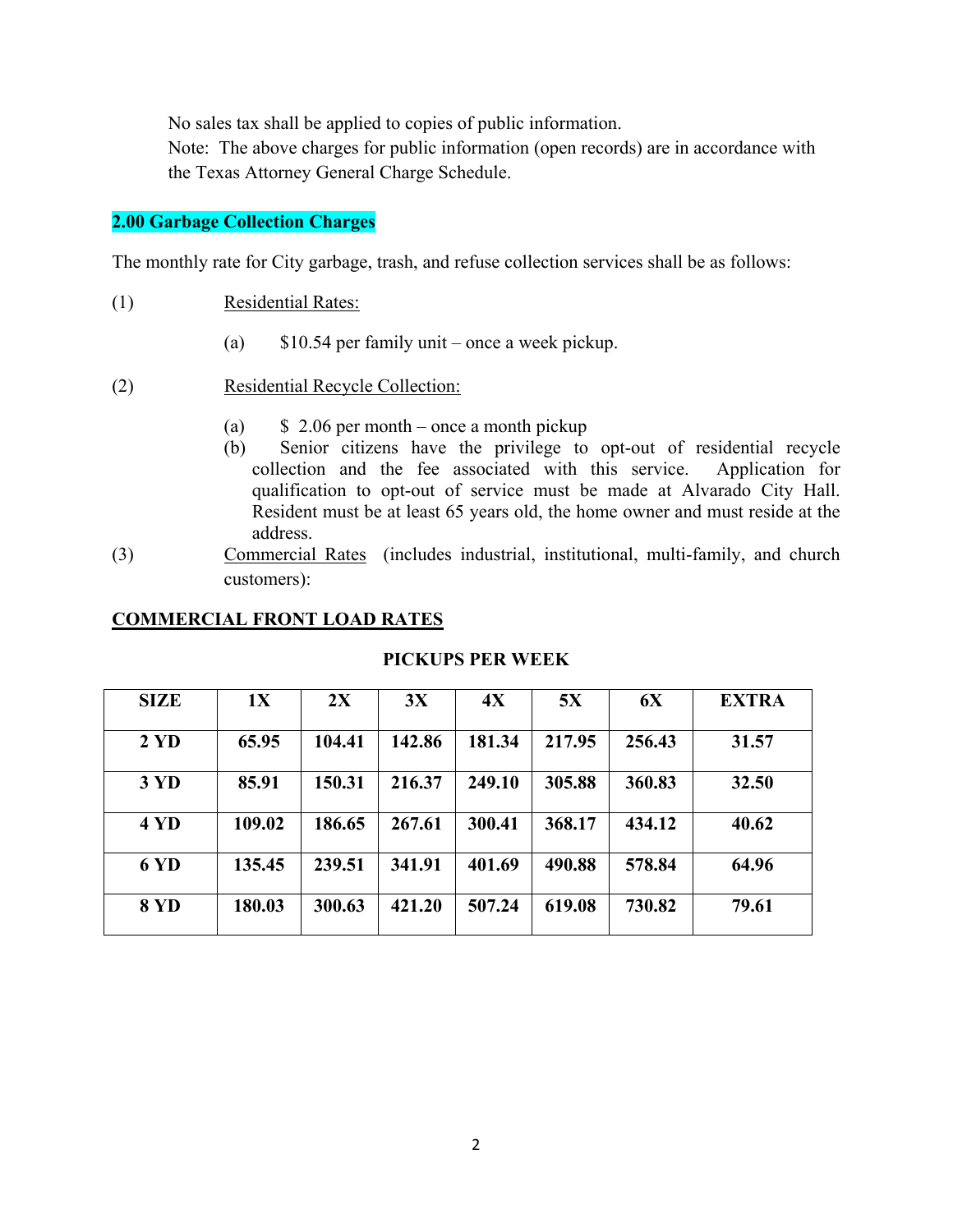### **COMMERCIAL ROLLOFF RATES**

| <b>SIZE</b>  | <b>TYPE</b> | <b>DELIVERY</b> | <b>RENTAL</b> | <b>HAUL</b> | <b>DISPOSAL</b> | <b>TOTAL</b> | <b>DEPOSIT</b> |
|--------------|-------------|-----------------|---------------|-------------|-----------------|--------------|----------------|
|              |             |                 | <b>PER</b>    | <b>PER</b>  | <b>PERLD</b>    | <b>PERLD</b> | <b>PER</b>     |
|              |             |                 | <b>DAY</b>    | LD          |                 |              | <b>CONT</b>    |
|              |             |                 |               |             |                 |              |                |
| <b>20 YD</b> | <b>OPEN</b> | 91.61           | 3.37          | 118.09      | 202.36          | 320.45       | <b>NEGO</b>    |
| <b>25 YD</b> | <b>OPEN</b> | 91.61           | 3.37          | 118.09      | 252.95          | 371.04       | <b>NEGO</b>    |
| <b>30 YD</b> | <b>OPEN</b> | 91.61           | 3.37          | 118.09      | 303.52          | 421.61       | <b>NEGO</b>    |
| 35 YD        | <b>OPEN</b> | 91.61           | 3.37          | 118.09      | 354.12          | 472.21       | <b>NEGO</b>    |
| <b>40 YD</b> | <b>OPEN</b> | 91.61           | 3.37          | 118.09      | 404.70          | 522.79       | <b>NEGO</b>    |
| <b>28 YD</b> | <b>COMP</b> | <b>NEGO</b>     | <b>NEGO</b>   | 118.09      | 373.15          | 491.24       | <b>NEGO</b>    |
| <b>30 YD</b> | <b>COMP</b> | <b>NEGO</b>     | <b>NEGO</b>   | 118.09      | 399.82          | 517.91       | <b>NEGO</b>    |
| 35 YD        | <b>COMP</b> | <b>NEGO</b>     | <b>NEGO</b>   | 118.09      | 466.44          | 584.53       | <b>NEGO</b>    |
| <b>40 YD</b> | <b>COMP</b> | <b>NEGO</b>     | <b>NEGO</b>   | 118.09      | 533.09          | 651.18       | <b>NEGO</b>    |
| 42 YD        | <b>COMP</b> | <b>NEGO</b>     | <b>NEGO</b>   | 118.09      | 559.75          | 677.84       | <b>NEGO</b>    |

Note 1: No charge for dumpsters at City Hall, Library, Public Works Department, and Fire Department.

The above rate applied to service rendered within the City limits. For all services furnished by City to customers outside its corporate limits, the rates shall be an additional one hundred percent (100%) of the rates above.

| (4) |                     | Commercial hand pickup (once per week limit 4 bags):     | $$31.30$ per month |
|-----|---------------------|----------------------------------------------------------|--------------------|
| (5) | Casters:            |                                                          | \$6.96 per month   |
| (6) | Locks               |                                                          | $$1.39$ per lift   |
| (7) | Additional charges: | For other containers and services rates will be negotial |                    |

(7) Additional charges: For other containers and services, rates will be negotiated with the city contractor, subject to approval of the city.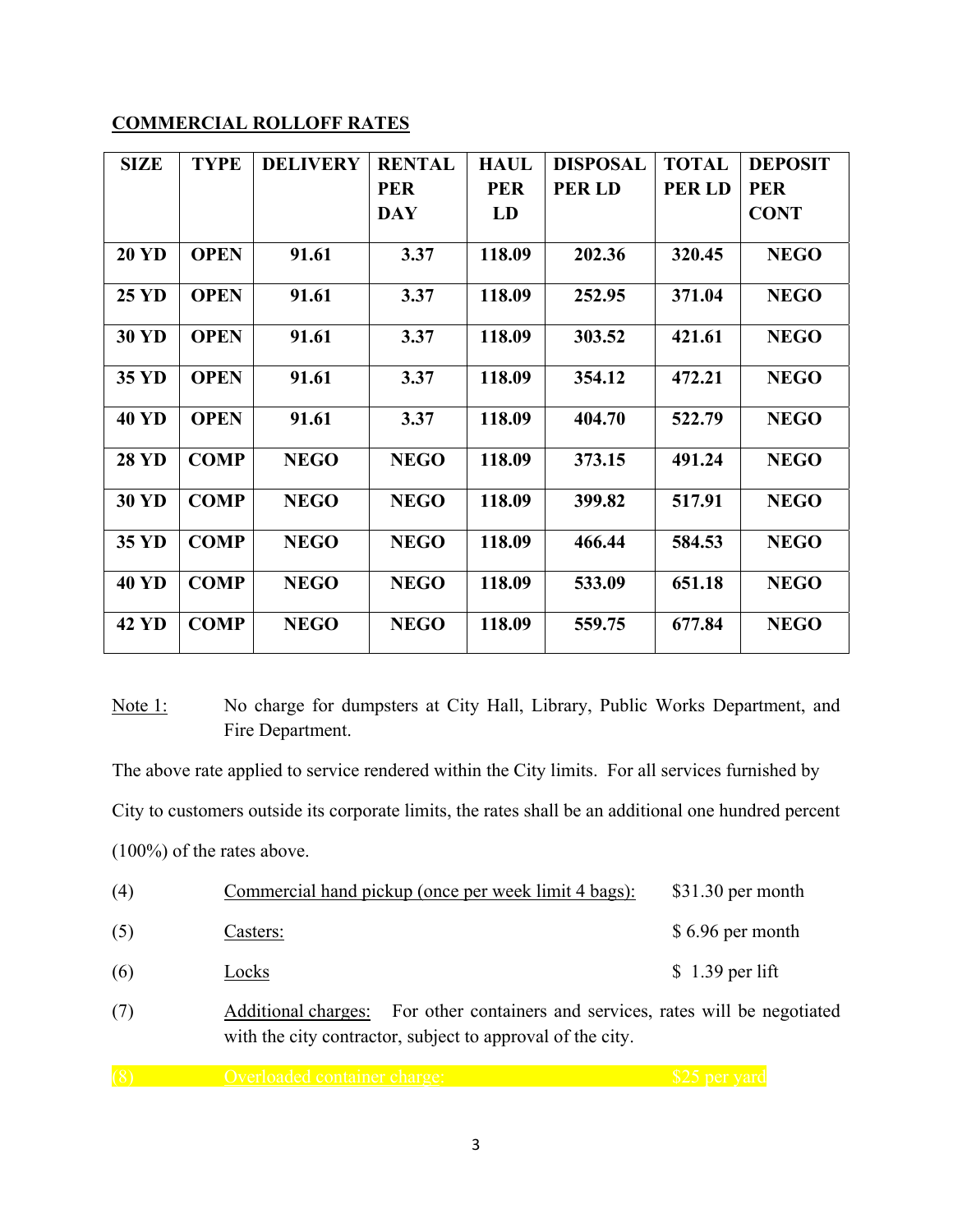### **3.00 Water and Sewer Tap Fees**

The following fees shall be paid for any taps made by, or contracted under, direction of the City.

#### a. Water

 After an application for water service has been approved as to the availability of water mains by the director of Public Works, a tapping fee as listed below shall be paid to the city prior to any tap being installed. Such shall entitle the customer to a tap of the size paid for, with all necessary piping, fittings and valves, together with the meter vault, but shall not include the meter:

Water Tap Fees (No street cut)

| $\frac{3}{4}$ | \$1,000.00                                     |
|---------------|------------------------------------------------|
| 1"            | \$1,250.00                                     |
| 2"            | \$1,500.00                                     |
| Over $2$ "    | Actual cost to the City of materials and labor |

Water & Sewer Street Cut Fees

| Per Street Cut:  |                            |
|------------------|----------------------------|
| Street Cut Fee:  | $$1,000.00$ per street cut |
| Street Cut Fee:  | $6.00$ per sq. ft.<br>S.   |
| Street Bore Fee: | $4.00$ per sq. ft.<br>-SS  |

b. Irrigation Meters \$150.00

Irrigation meters will only be charged for water usage only. No charges for sewer, garbage or recycle will apply to irrigation meters.

### c. Sewer

 After an application for sewer service has been approved as to the availability of sewer mains by the Director of Public Works, a tapping fee shall be paid to the city prior to any tap being installed. The minimum charge for a sewer tap shall be five hundred dollars (\$500.00). A deposit will be required before the work is started on the installation of the connection. Should the final cost of the work exceed the amount of the deposit, a statement showing the amount of the excess will be immediately furnished to the person having made the deposit and this amount will be due before water service is actually begun. Should the final cost be greater than the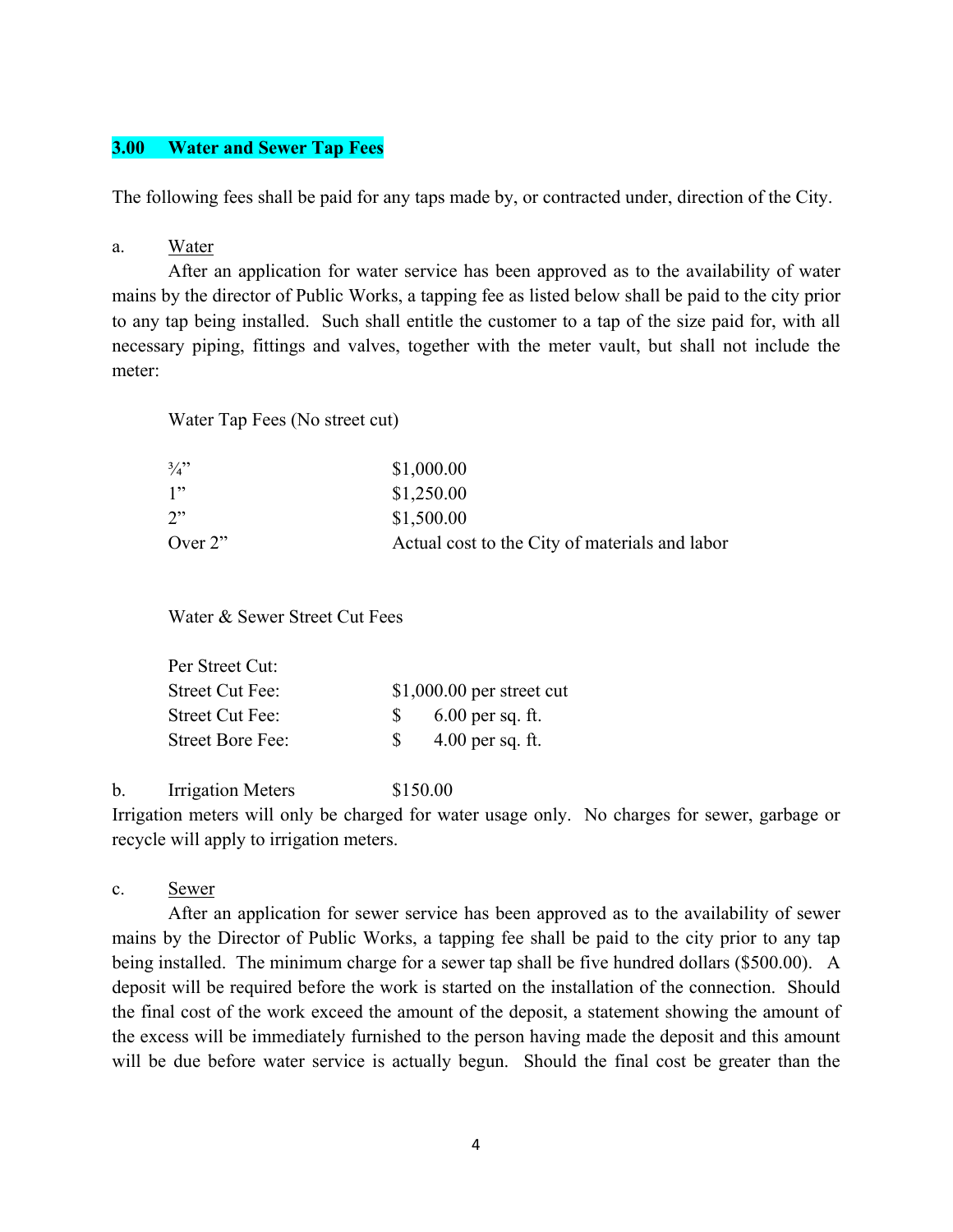minimum charge but less than the amount of the estimate or deposit, a refund of overpayment will be immediately made to the person from whom the deposit was received.

|    | 4" Sewer Tap                          | \$900.00   |
|----|---------------------------------------|------------|
|    | 6" Sewer Tap                          | \$1250.00  |
| d. | Culverts                              |            |
|    | $12"$ X 20' steel                     | \$250.00   |
|    | $12"$ X 30' steel                     | \$325.00   |
|    | $15"$ X 20' steel                     | \$400.00   |
|    | 18" x 20" steel (includes safety ends | \$1,500.00 |
|    | per state specs)                      |            |

#### **4.00 Meter Charges (Meter set only)**

| $\frac{3}{4}$ meter  | \$300.00                                       |
|----------------------|------------------------------------------------|
| 1" meter             | \$450.00                                       |
| $1\frac{1}{2}$ meter | \$800.00                                       |
| $2$ " meter          | \$900.00                                       |
| Over $2$ "           | Actual cost to the city of materials and labor |

### **5.00 Meter Boxes**

 $d$ .

| Single | \$91.00 (plastic)   |
|--------|---------------------|
| Double | $$149.00$ (plastic) |

#### **6.00 Miscellaneous Water and Sewer Charges**

 If the utility or other development plan for property to be developed requires fire hydrants, the developer shall pay \$2,500.00 for the City to tap lines and install such fire hydrants supplied by the City if the developer does not execute a developer's agreement requiring the installation of such fire hydrants by the developer. Such fee shall be paid prior to any work being done on the property. Such fee is calculated based on tapping a 6" PVC main and two (2) hours of labor. If more time is needed, an additional fee will be charged.

### **7.00 Temporary Water Service**

 Temporary use of the City's water service for a maximum of 10 days (does not include sewer or garbage service) - \$38.00. This fee covers up to 2,000 gallons of water. Any amount over 2,000 gallons will be billed according to the rates set forth by city ordinance.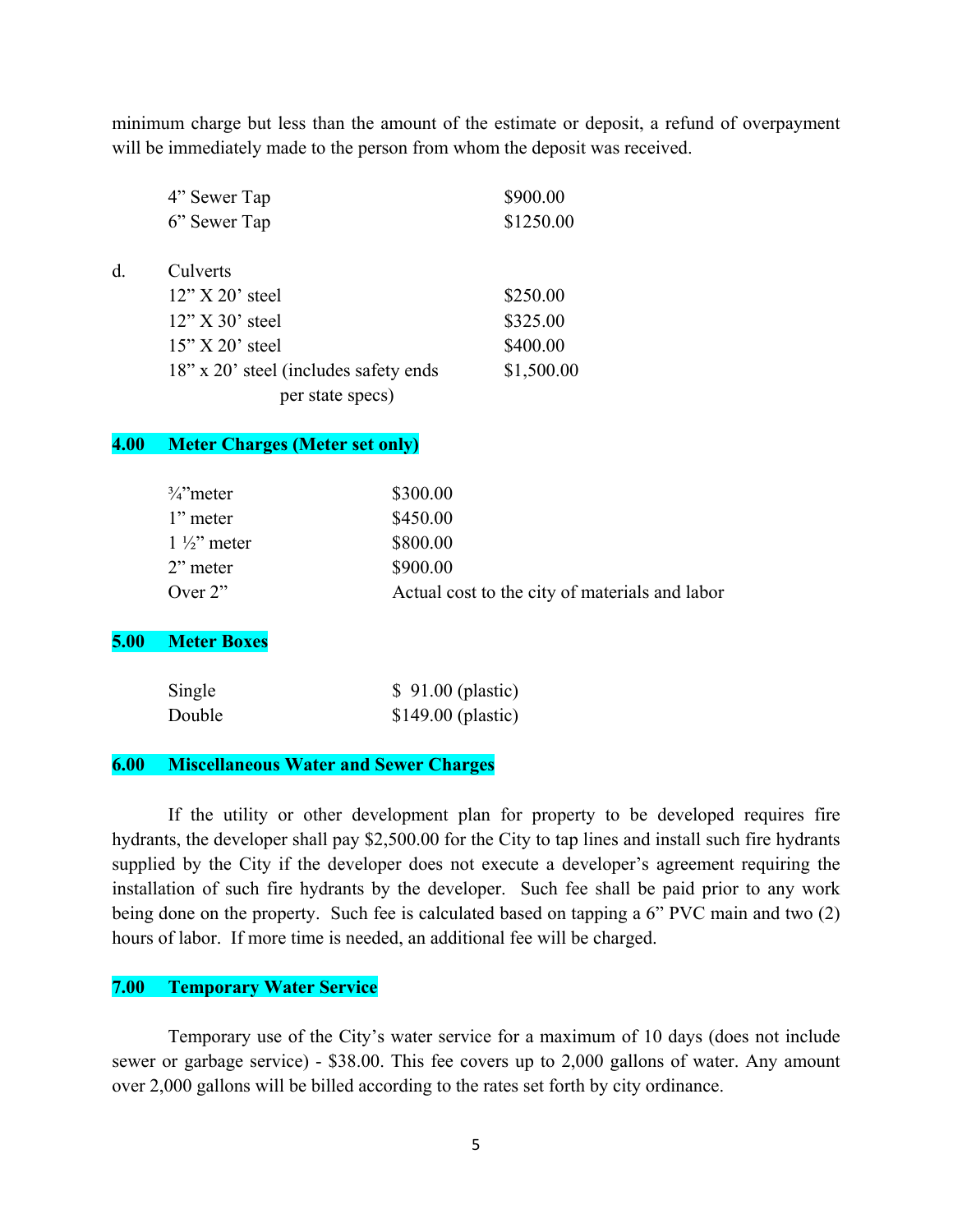### **8.00 Utility Security Deposits**

a. At the time of application for utility service the applicant shall make a security deposit in the amount \$150.00 for residential customers and \$200.00 for commercial customers. This deposit must be paid in advance for water service. Upon written notification to the City by a utility customer and payment of a \$15.00 charge, the account and utility deposit may be transferred to a new address.

b. The security deposit for an applicant for service from a fire hydrant for water, if placed in tank, truck, or other container, shall be \$1,750.00.

### **9.00 Water Rates**

a. The following monthly rate shall be charged for water services furnished by the City to single family residential customers:

| Base Rate               | \$30.00                   |
|-------------------------|---------------------------|
| 0 to $8,000$ gallons    | $$4.25$ per 1,000 gallons |
| 8,001 to 10,000 gallons | $$5.25$ per 1,000 gallons |
| Over $10,000$ gallons   | \$ 6.25 per 1,000 gallons |

b. The following monthly rate shall be charged for water services furnished by the City to commercial and industrial class customers:

| Base Rate               | \$35.00                   |
|-------------------------|---------------------------|
| 0 to $8,000$ gallons    | \$ 5.00 per 1,000 gallons |
| 8,001 to 10,000 gallons | \$ 6.00 per 1,000 gallons |
| Over $10,000$ gallons   | \$ 7.00 per 1,000 gallons |

c. Extended Service Area. Notwithstanding the foregoing, the monthly rate for water service furnished by the City to customers outside the incorporated area of the City shall be one and one-half  $(1 \frac{1}{2})$  time the applicable rate set forth above for water customers within the corporate limits of the City.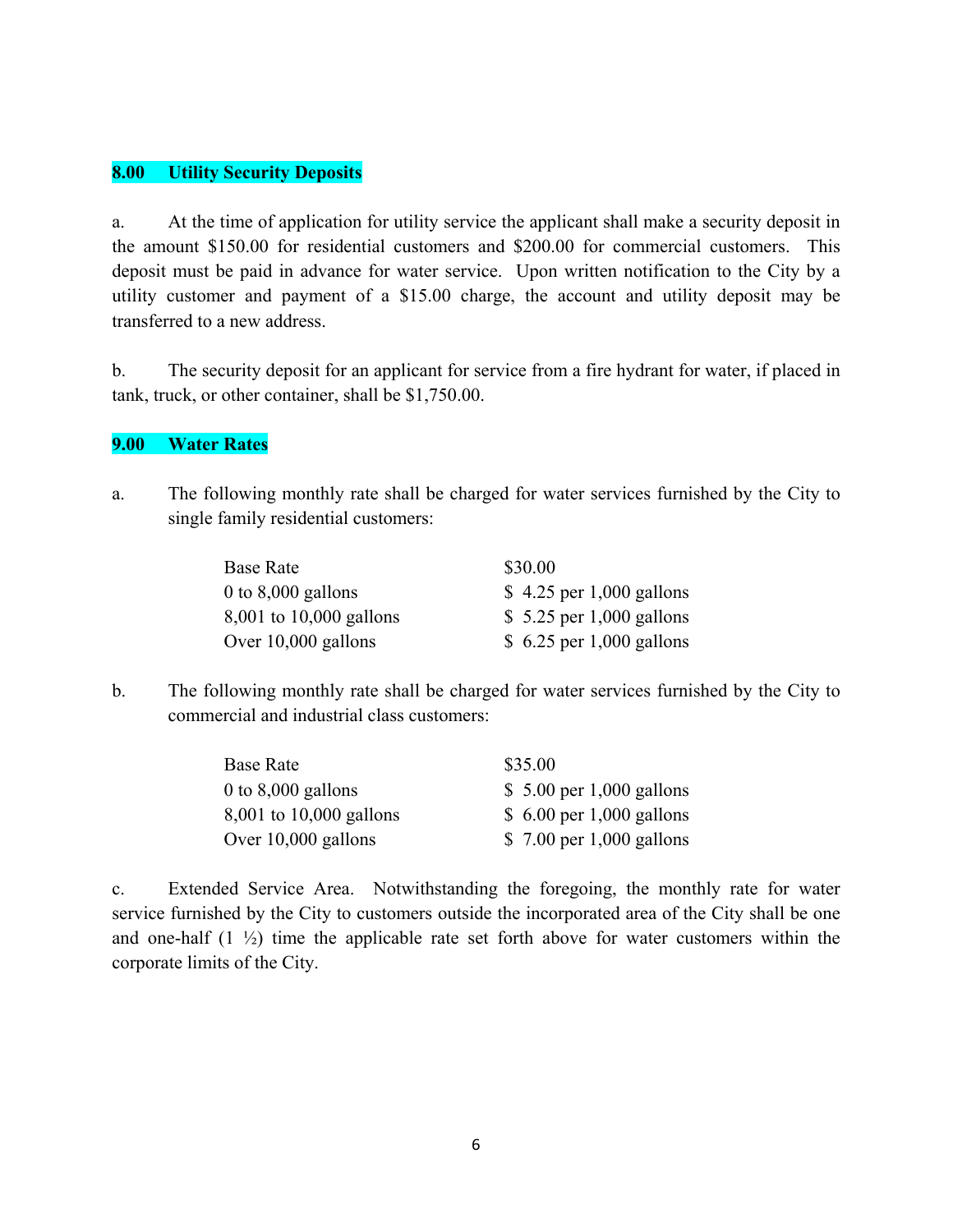### **10.00 Sewer Rates**

|  | The base rate for single family residential sewer system customers shall be as follows: |  |  |
|--|-----------------------------------------------------------------------------------------|--|--|
|  |                                                                                         |  |  |

| Base Rate | \$18.25                        |
|-----------|--------------------------------|
|           | $$4.25$ for each 1,000 gallons |
|           | $$60.75$ cap                   |

b. The monthly charge to commercial and industrial class customers shall be as follows:

| <b>Base Rate</b> | \$32.00                        |
|------------------|--------------------------------|
|                  | $$4.25$ for each 1,000 gallons |

A "commercial" customer shall be deemed to be premises where any activity other than domestic residential use or a customary home occupation occurs, but where normal strength sewer is discharged. An "industrial" customer shall be deemed to be premises where sewage from manufacturing or processing is discharged.

### **11.00 Delinquency Penalty**

 A penalty of ten percent (10%) shall be added to any water, sewer and/or trash bill not paid by the due date on the water statement.

### **12.00 Service Reconnection Fee**

- a. Request for utility service reconnection following disconnection for non-payment: \$50.00
- b. Request for after-hours utility service fee: \$25.00

# **13.00 Service Charge for Insufficient Funds Check and Credit Card Payment not honored**

A service charge of \$35.00 shall be assessed against any person who:

 a. pays the city with a check, draft, or money order which is returned unpaid for lack of sufficient funds or closed or nonexistent account or,

 b. pays with a credit card for which payment is not honored by the credit card company.

The customer against whom the check or credit card payment has been returned shall be mailed a notice requiring payment of the check or returned credit card payment and service charge within five (5) business days from the date of the sending of the notice. If such payment is not made in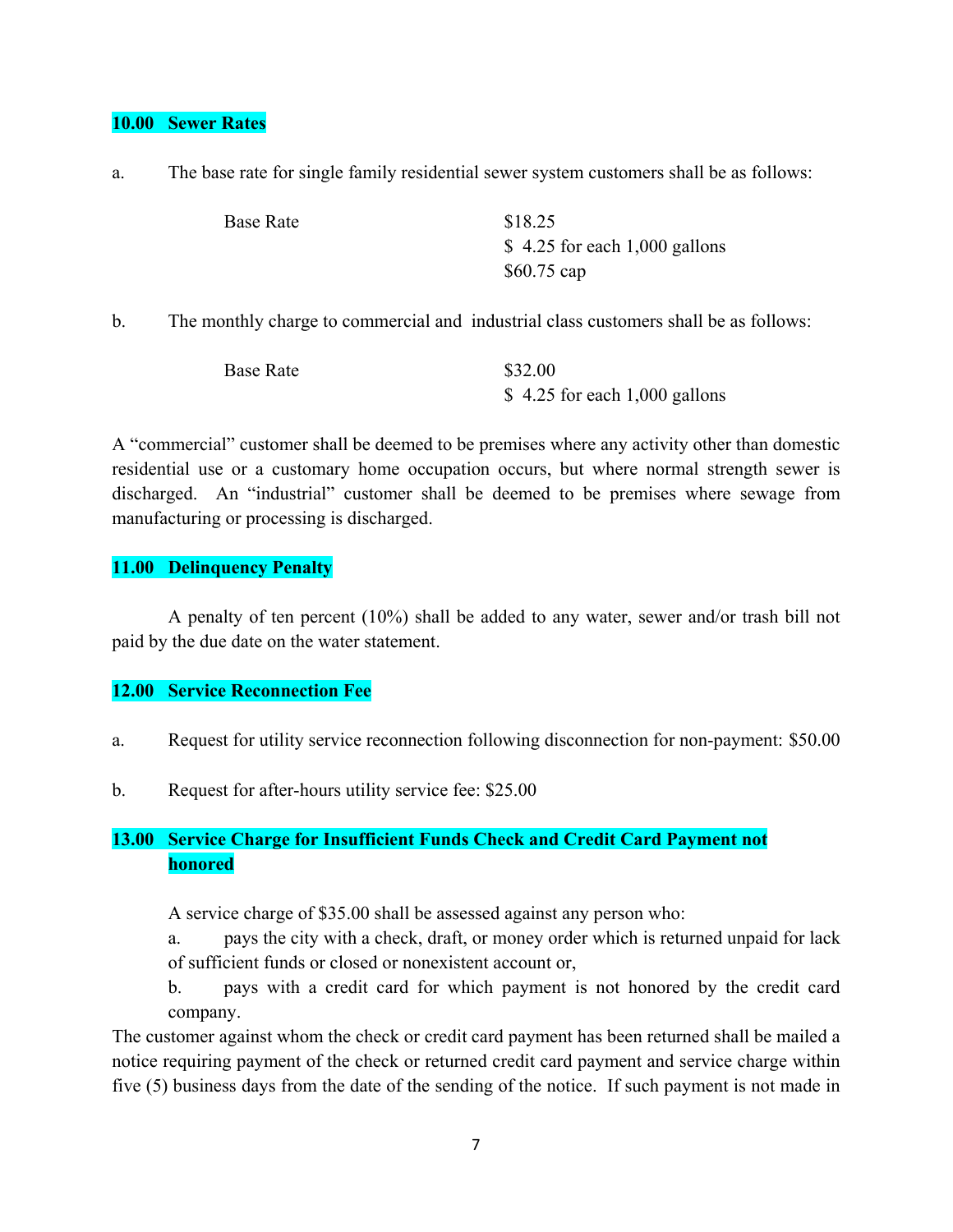cash or with certified funds within such time, water service shall be discontinued and not be reconnected until the City receives payment of the original check or credit card payment, service charge and a \$50.00 reconnection fee. If any customer's checks are returned twice within any six (6) calendar months, all future payments must be in cash or certified funds; provided, however, the City office staff may waive this provision and the returned check charge upon presentation of a letter from the bank or credit card company upon which the payment was drawn, acknowledging an error in return of such check or credit card payment.

### **14.00 Meter Reread**

 A charge of fifteen (\$15.00) shall be made for rereading meters upon request of the customer. This fee is refundable if the meter reading is found to be in error.

# **15.00 Meter Testing Deposit**

a. Any customer demanding that a meter be tested for accuracy shall make a deposit with the City water and sewer department in the following amounts:

1. Twenty five dollars (\$25.00) for a 24 hour meter reread test

 If the test shows that the meter is registering less water than is accurately used, the deposit shall become the property of the City.

b. If the meter proved to be inaccurate, billings will be adjusted to reflect the inaccuracy. Adjustments shall be limited to the previous three (3) billing periods.

### **16.00 Animal Impoundment**

a. The owner of any dog or cat impounded shall be allowed to redeem such dog or cat upon payment of the following fees to the City:

- 1. \$25.00 for capture of the animal by an animal control officer;
- 2. \$10.00 per day for boarding a dog or cat;
- 3. \$20.00 per day for boarding any other animal;
- 4. The actual cost of any medical treatment and medication expended by the ACO for the animal, including required vaccinations; and
- 5. The actual cost of advertising the animal.

b. The owner of an animal shall pay the ACO the following fees for service rendered on behalf of the owner's animal:

- 1. \$25.00 per pickup and disposal of a dead animal.
- 2.  $\frac{$25.00}{}$  for an animal which is voluntarily surrendered to the shelter by its owner; and;
- 3. \$150.00 for the quarantine of an animal.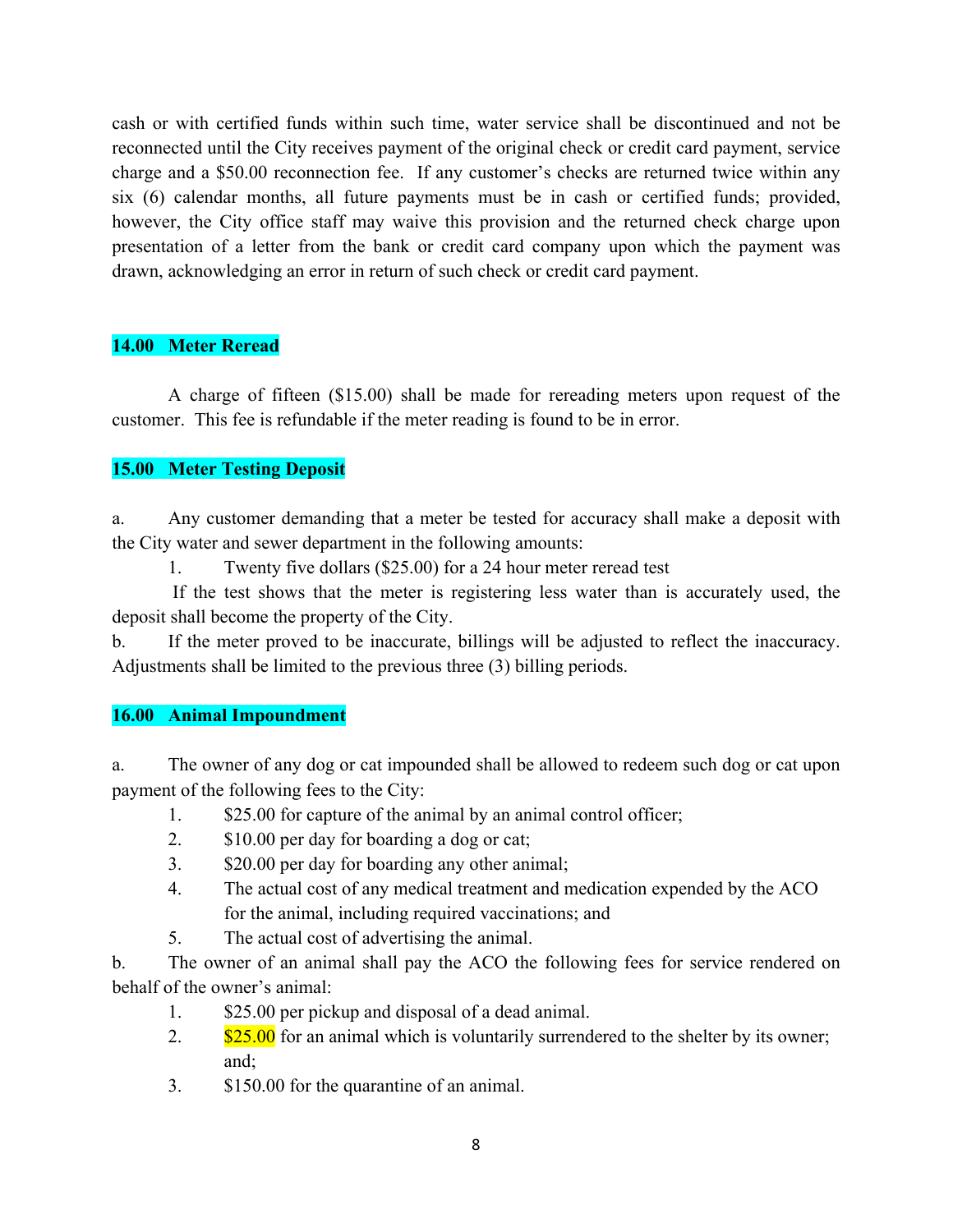- c. The ACO shall charge the following fee for adoption of an animal:
	- 1. \$50.00 for dogs, and;
	- 2. \$25.00 for cats.
- d. Dangerous Dog Annual Registration Fee \$400.00
- e. Pet Registration Fee (annual):
	- 1. \$12.00/intact, first pet in household
	- 2. \$10.00/intact, pet thereafter (same household)
	- 3. \$8.00/sterilized, first pet in household
	- 4. \$4.00/sterilized, pet thereafter (same household)

### **17.00 Auto Salvage License**

 Each person required to have a State Auto Salvage License shall pay an annual license fee to the City. Such fee shall be one-half the amount charged by the State.

### **18.00 Sign Permit**

a. A permit fee shall be paid to the building official for each sign for which a permit is obtained under provisions of Chapter 30 of this Code, as follows:

| 1. | Ground sign (Minimum \$60.00)<br>(2 or more perm. poles)             | \$25.00 permit fee<br>$+$ \$ 1.00 per sq ft/side (both if 2-sided)<br>$+$ \$40.00 inspection fee<br>+ electrical if applicable |
|----|----------------------------------------------------------------------|--------------------------------------------------------------------------------------------------------------------------------|
| 2. | Monument sign<br>(mounts on its own base)                            | \$25.00 permit fee<br>$+$ \$ 1.00 per sq ft/side (both if 2-sided)<br>$+$ \$40.00 inspection fee<br>+ electrical if applicable |
| 3. | Wall, marquee, projecting or roof sign<br>(attaches to the building) | \$25.00 permit fee<br>$+$ \$ 1.00 per sq ft/side (both if 2-sided)<br>$+$ \$40.00 inspection fee<br>+ electrical if applicable |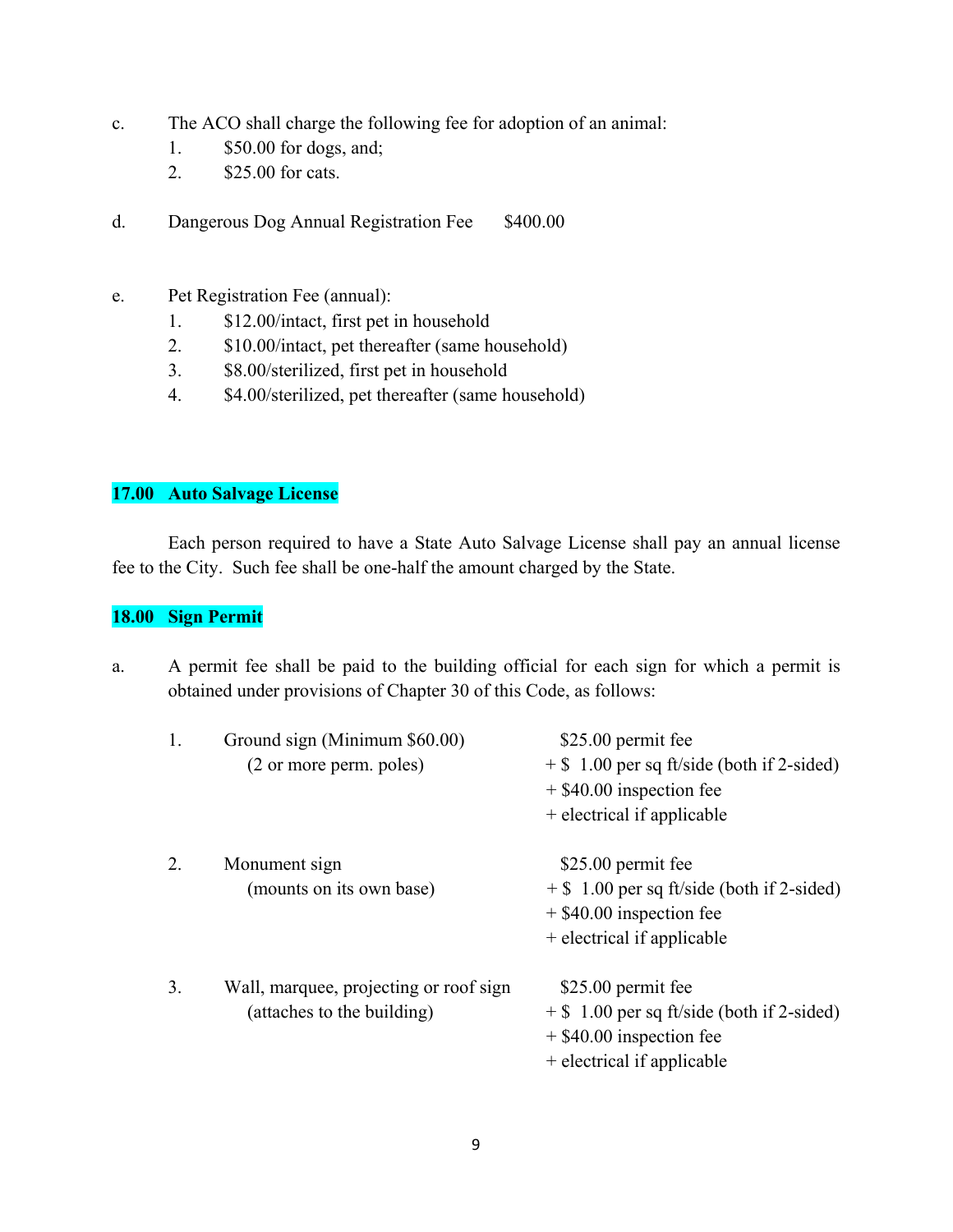| 4. | Portable sign<br>15 day permit, 5 per calendar<br>year. Can have 2 consecutive<br>15 days (double the fee) and then<br>must wait 15 days before doing again. | \$30.00 with no inspection fee                                                                                                     |
|----|--------------------------------------------------------------------------------------------------------------------------------------------------------------|------------------------------------------------------------------------------------------------------------------------------------|
| 5. | Free Standing Pole sign (single pole)                                                                                                                        | \$25.00 permit fee<br>$+$ \$ 1.00 per sq ft/side (both if 2-<br>sided)<br>$+$ \$40.00 inspection fee<br>+ electrical if applicable |
| 6. | Free Standing Pole Sign (Billboard)                                                                                                                          | \$100.00 per sign face<br>+ electrical if applicable                                                                               |
|    | <b>Electrical for Signs</b>                                                                                                                                  |                                                                                                                                    |

If electrical work is done by an electrician employed by the sign company:

| a.             | $1 - 40$ amps | \$10.00 |
|----------------|---------------|---------|
| $\mathbf{b}$ . | $41-60$ amps  | \$15.00 |
| $\mathbf{c}$ . | $61-80$ amps  | \$20.00 |
| d.             | $81-100$ amps | \$25.00 |
| e.             | over 100 amps | \$35.00 |

If electrical work is done by a licensed, registered electrician outside of sign company:

| a.             | $1-40$ amps   | \$10.00                    |
|----------------|---------------|----------------------------|
|                |               | $+$ \$25.00 permit fee     |
|                |               | $+$ \$40.00 inspection fee |
| b.             | $41-60$ amps  | \$15.00                    |
|                |               | $+$ \$25.00 permit fee     |
|                |               | $+$ \$40.00 inspection fee |
| $\mathbf{c}$ . | $61-80$ amps  | \$20.00                    |
|                |               | $+$ \$25.00 permit fee     |
|                |               | $+$ \$40.00 inspection fee |
| d.             | $81-100$ amps | \$25.00                    |
|                |               | $+$ \$25.00 permit fee     |
|                |               | $+$ \$40.00 inspection fee |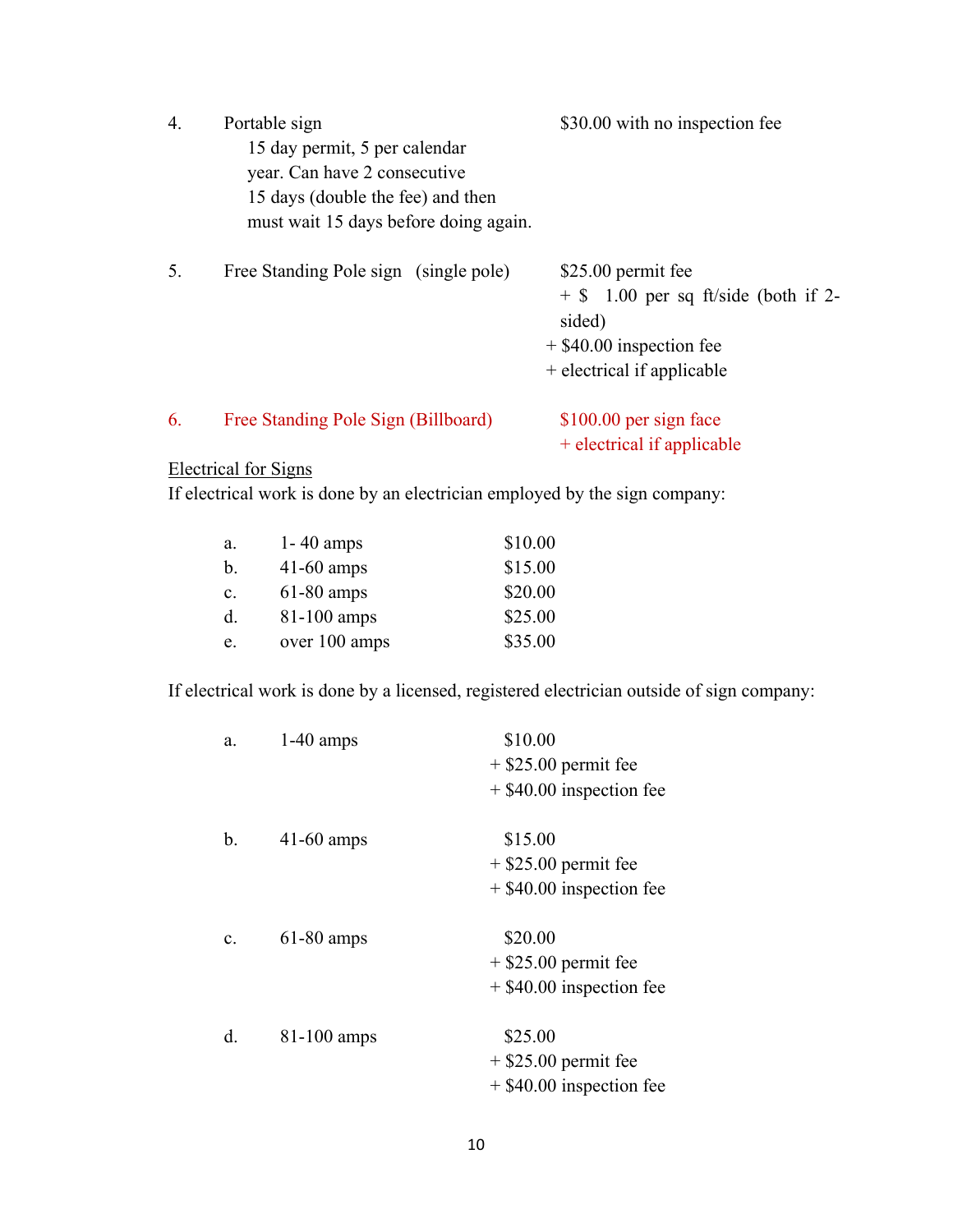e. over 100 amps \$35.00

 $+$  \$25.00 permit fee + \$40.00 inspection fee

### **19.00 Peddlers, Vendors, and Itinerant Vendors License**

 The fee for an itinerant vendor's license shall be seventy-five dollars (\$75.00). Where any person engages in any activity mentioned in 28.1 of this Code through one or more agents or employees, such person or association shall, in addition to such seventy five dollars (\$75.00) fee, pay a license fee of ten dollars (\$10.00) for each agent or employee so engaged.

### Bond Required

(a) If the application shows the applicant is to take orders for future delivery, he shall give bond signed as surety by some surety company authorized to do business in Texas, conditioned for the final delivery of goods or services in accordance with the terms of such order obtained and also conditioned to indemnify any and all purchases or customers for any and all defects in material or workmanship that may exist in the articles sold by the principal in such bond, at the time of delivery, that may be discovered by such purchaser or customer within thirty (30) days after delivery. Such bond shall be in the sum of not less than one thousand dollars (\$1,000.00) and shall remain in full force and effect for the entire duration of the license permit.

(b) Any bona fide charitable, religious, educational, or philanthropic organization or any person engaged in interstate commerce shall not be required to give a surety bond even though orders may be taken for future delivery.

### **19A.00 Food Establishments**

The following fee schedule applies to permits issued to food establishments:

| 1. | Cost of service for permanent food establishment permit                             | $$425.00$ yr.         |
|----|-------------------------------------------------------------------------------------|-----------------------|
|    | Cost of service for mobile food vendor (hot and cold) truck and<br>seasonal vendor. | \$225.00yr.           |
|    | Cost of service for public swimming pool inspections                                | $$225.00 \text{ yr}.$ |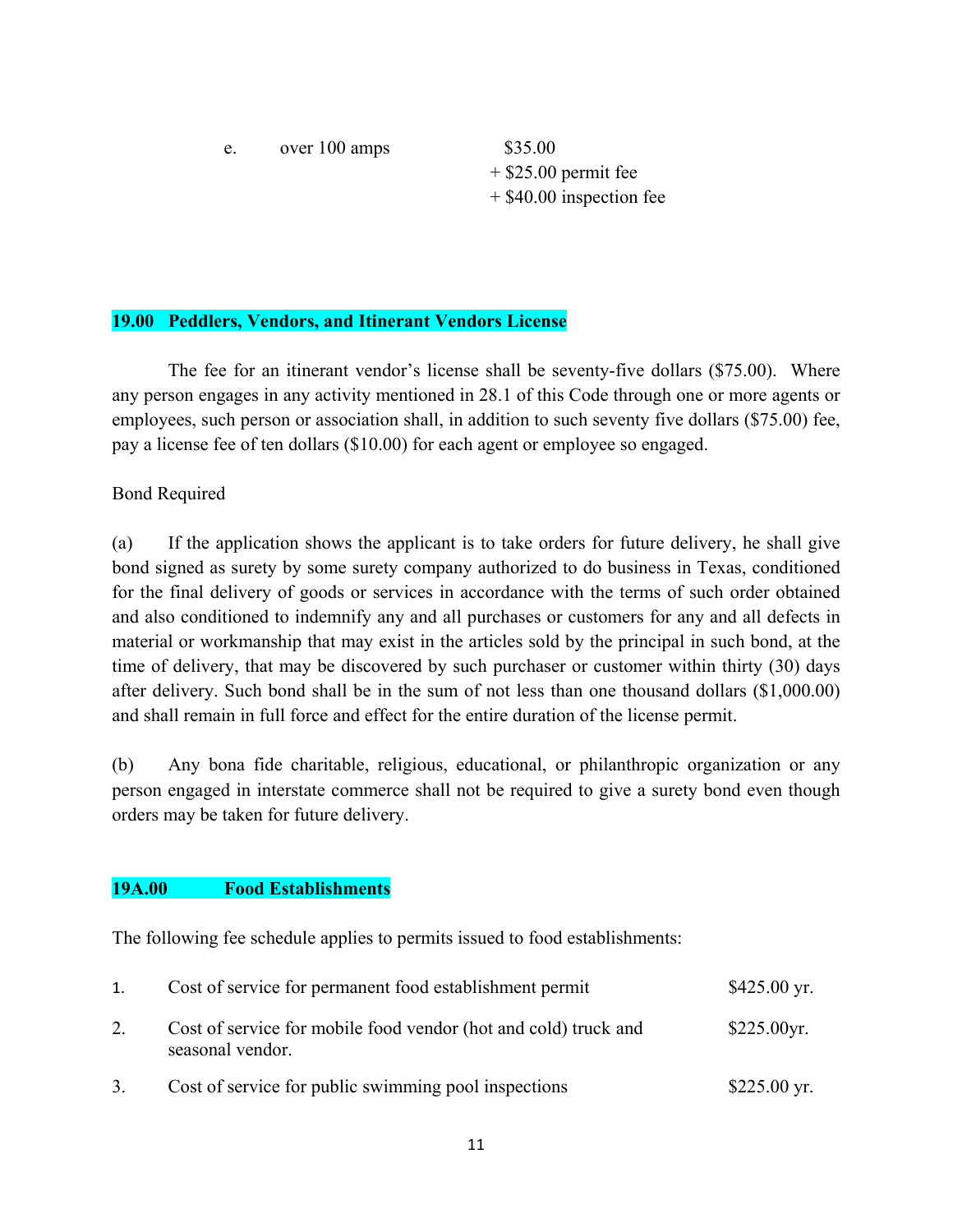| 4. | Cost of service for each temporary event permit                                                                                                                                           | \$120.00      |
|----|-------------------------------------------------------------------------------------------------------------------------------------------------------------------------------------------|---------------|
| 5. | Cost of service for each complaint investigation                                                                                                                                          | \$100.00      |
| 6. | Hourly cost of service for consultation outside of the aforementioned<br>scope of services: Health Plan review, Health Final and CO<br>inspections and/or for more than one re-inspection | $$150.00$ hr. |

### **20.00 Circus, Parade, Carnival, Tent Show, Special Event Permit**

The fee for a permit required under 4-19 thru 4-26 of this Code shall be as follows:

| Circus/Carnival/Tent Show                      | \$500.00          |
|------------------------------------------------|-------------------|
| Parade                                         | \$25.00           |
| Other event                                    | \$25.00           |
| Electrical usage fee                           | \$25.00 per day   |
| Traffic barricades delivery and set-up         | \$25.00           |
| After hours barricade set-up per city employee | $$20.00$ per hour |
| Special Event Sign Permit Fee                  | \$50.00           |

### **21.00 Building Permit**

a. **Residential:** 

Plan Review Fee: \$40.00 Site plan Review from City Engineer Deposit of \$2,500.00 to be held in escrow pending billing by the city for any expenses for required review of plans by the City Engineer. Whenever engineering fees reach or exceed the sum of \$2,000.00, or upon completion of plan review, whichever is earlier, the City is authorized, but not required, to draw upon such deposit to pay any such accrued fees.

New Construction and Add-on (closed-in area): **Subs will need to get their own permits** 

| $0-500$ sq ft           | $$415.00 +$ one inspection of \$40.00      |
|-------------------------|--------------------------------------------|
| 501-1,000 sq ft         | $$540.00 +$ one inspection of \$40.00      |
| $1,001-1,500$ sq ft     | $$860.00 +$ one inspection of \$40.00      |
| $1,501-2,000$ sq ft     | $$1,120.00 +$ one inspection of \$40.00    |
| $2,001-2,500$ sq ft     | $$1,340.00 +$ one inspection of \$40.00    |
| $2,501-3,000$ sq ft     | $$1,560.00 +$ one inspection of \$40.00    |
| $3,001 + sq \text{ ft}$ | $$2,380 + $300$ per 500 sq ft over 3,001 + |
|                         | one inspection of \$40.00                  |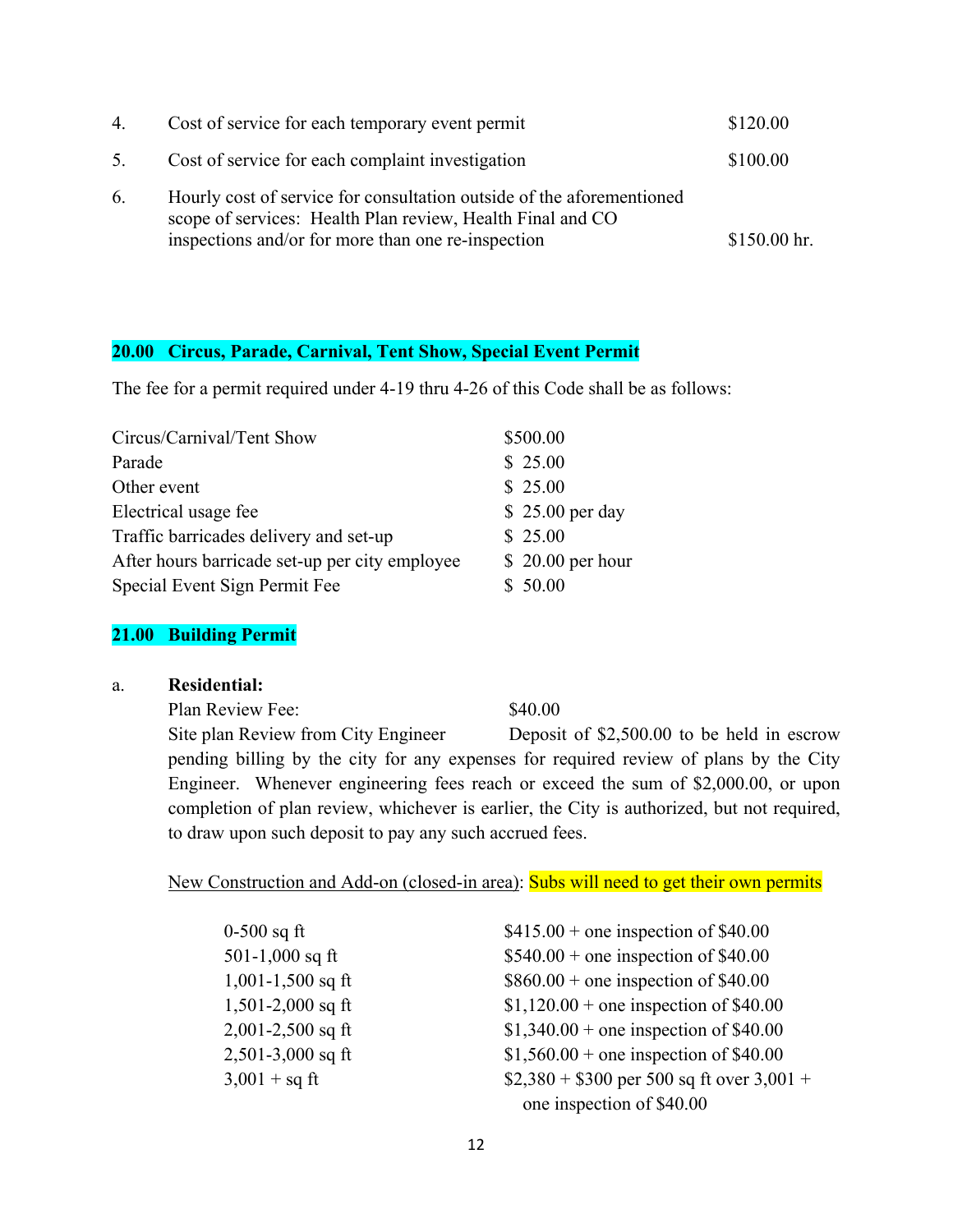# Remodel  $$ 75.00 + one inspection of $40.00$

b. **Commercial** (except Apartment and Shell buildings): Plan Review Fee: \$40.00 Site Plan Review from City Engineer \$155.00 per hour

# New Construction and Add-on (closed-in area): Subs will need to get their own permits

| $0-500$ sq ft             | $$500.00 +$ one inspection of \$40.00           |
|---------------------------|-------------------------------------------------|
| 501-1,000 sq ft           | $$600.00 +$ one inspection of \$40.00           |
| $1,001-2,500$ sq ft       | $$985.00 +$ one inspection of \$40.00           |
| $2,501-8,500$ sq ft       | $$50.00 + $0.64$ sq ft + one insp. of \$40.00   |
| $8,501-50,000$ sq ft      | $$3,450.00 + $0.24$ sq ft + one insp of \$40.00 |
| $50,001 - 100,000$ sq ft  | $$9,450.00 + $0.12$ sq ft + one insp of \$40.00 |
| $100,001 - 500,000$ sq ft | $$13,450.00 + $0.08$ sq ft + one insp. \$40.00  |
| $500,001$ or more sq ft   | $$33,450.00 + $0.04$ sq ft + one insp. \$40.00  |
|                           |                                                 |

# Remodel

| $0-5,000$ sq ft | $$150.00 + $0.13$ sq ft + one insp. of \$40.00 |
|-----------------|------------------------------------------------|
| $5,001 + sq$ ft | $$550.00 + $0.13$ sq ft + one insp. of \$40.00 |

# c. **Shell building:**

| Completion of shell | $\frac{1}{2}$ the rates of Commercial Construction + |
|---------------------|------------------------------------------------------|
|                     | one inspection of \$40.00                            |
| Interior Completion | $\frac{1}{2}$ the rates of Commercial Construction + |
|                     | one inspection of \$40.00                            |

# d. **Apartment Construction:**

| $0-50,000$ sq ft         | $$0.032$ /sq ft + one inspection of \$40.00                  |
|--------------------------|--------------------------------------------------------------|
| $50,000 - 100,000$ sq ft | $$4,000.00 + $0.24/\text{sq ft} + \text{one insp of $40.00}$ |
| $100,001-200,000$ sq ft  | $$12,000 + .16$ /sq ft + one insp of \$40.00                 |
| $201,000$ or more sq ft  | $$20,000 + .12$ /sq ft + one insp of \$40.00                 |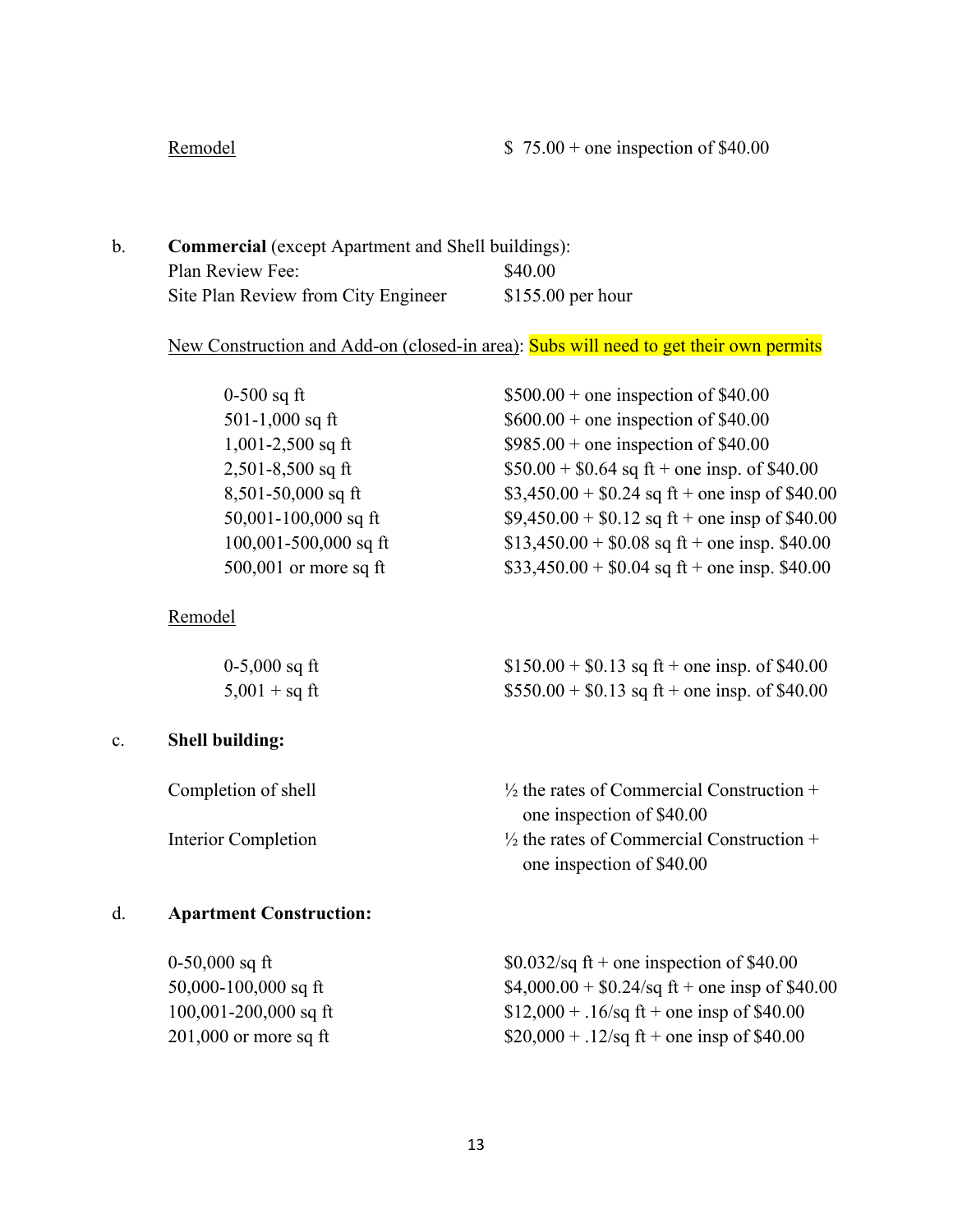# **22.00 Misc. Building Permit** (Not electrical, plumbing or mechanical)

 Add interior wall Antenna installation Outside fire pit Siding Windows Wood burning stove Any other building permit not listed elsewhere in fee schedule

### Value of job

| \$500 or less     | \$25.00                                       |
|-------------------|-----------------------------------------------|
| \$501-2,500       | \$50.00                                       |
| $$2,501-5,000$    | \$80.00                                       |
| \$5,001-7,500     | \$85.00                                       |
| \$7,501-10,000    | \$90.00                                       |
| \$10,001 and over | \$ 90.00 plus $$10.00$ p/increment of \$2,500 |

# **23.00 Electrical Permit**

### **a. Residential and Multi-Family:**

New Construction & Add-on (closed-in area)

| Permit Application Fee                                                    | \$25.00                                                                                            |
|---------------------------------------------------------------------------|----------------------------------------------------------------------------------------------------|
| 0-500 sq. ft. total living area<br>After 501 sq. ft. total living area    | $$40.00 + two$ inspections of \$40.00<br>$$40.00 + $.06$ sq ft over $500 +$ two insp of<br>\$40.00 |
| Repair or Remodel                                                         |                                                                                                    |
| Permit Application Fee                                                    | $$25.00 +$ one inspection of \$40.00 (repair)<br>$$25.00 + two$ insp of \$40.00 (remodel)          |
| Light fixtures, switches, outlets $\&$<br>smoke detectors (hard-wired in) |                                                                                                    |
| (first 20)                                                                | \$1.00 each                                                                                        |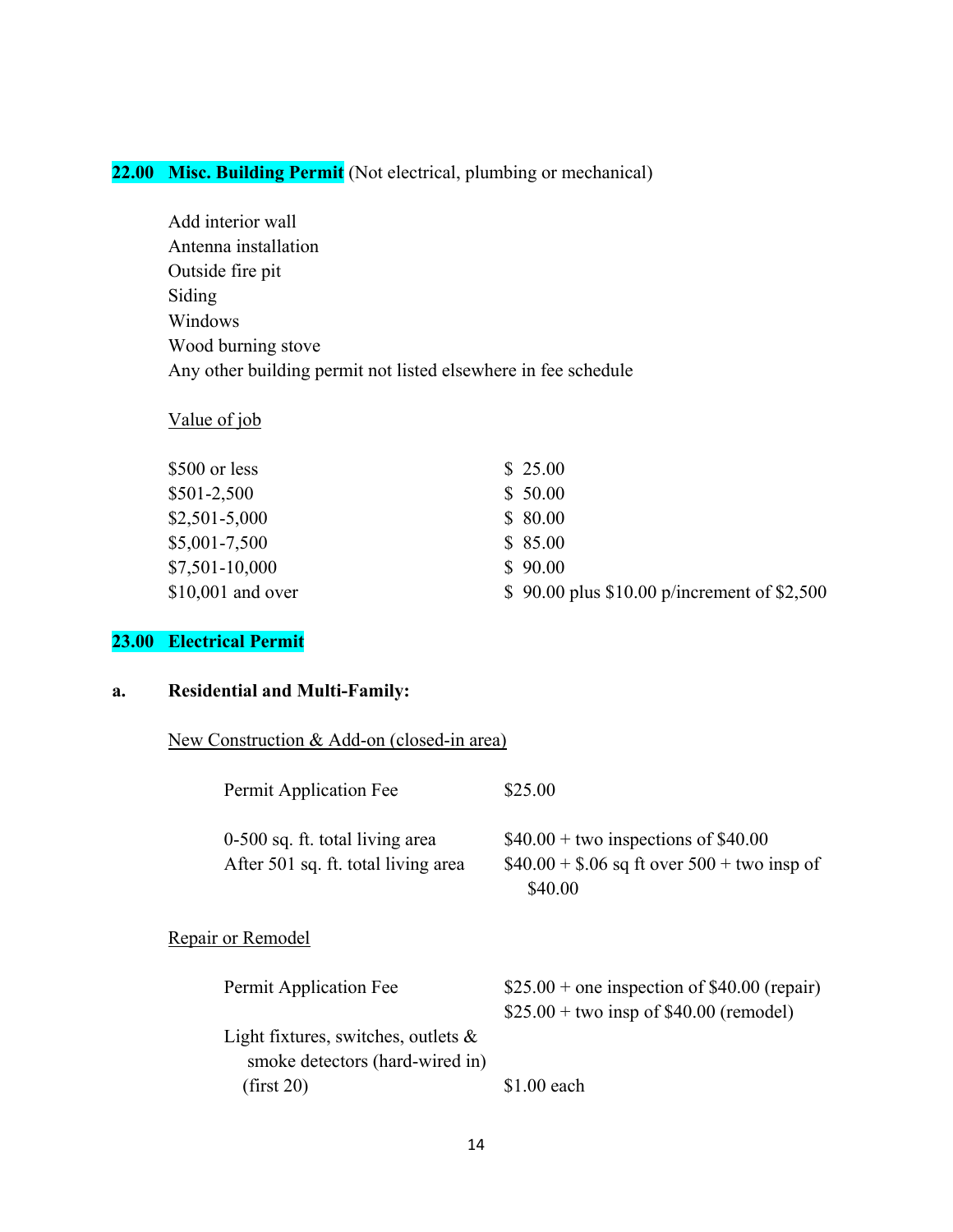| (over 20)                         | \$0.65 each   |
|-----------------------------------|---------------|
| Meter base change out             | \$25.00 each  |
| Residential appliance             | \$4.25 each   |
| (ie. disposal, dishwasher, stove) |               |
| Replace or change service         |               |
| Up to $200 \text{ amp}$           | \$27.25 each  |
| 201-1000 amp                      | \$55.50 each  |
| Over 1000 amp                     | \$111.00 each |
| Pool / Spa / Hot Tub              | \$40.00 each  |
| (ie. pump replacement)            |               |
| Temporary pole                    | \$25.00 each  |
| Repairs & other items not listed  | \$25.00 total |

# **b. Commercial:**

# New Construction or Add-on

| Permit Application Fee                 | $$25.00 + two inspections of $40.00$<br>(three if there is underground electrical) |
|----------------------------------------|------------------------------------------------------------------------------------|
| <b>Small Appliances</b>                | \$10.00 each                                                                       |
| Large Appliances                       | \$25.00 each                                                                       |
| Light fixtures, switches, outlets $\&$ |                                                                                    |
| smoke detectors (hard-wired in)        |                                                                                    |
| (first 20)                             | $$1.00$ each                                                                       |
| (over 20)                              | \$0.65 each                                                                        |
| Meter base change out                  | \$25.00 each                                                                       |
| Replace or change service              |                                                                                    |
| Up to $200 \text{ amp}$                | \$27.25 each                                                                       |
| 201-1000 amp                           | \$55.50 each                                                                       |
| Over 1000 amp                          | \$111.00 each                                                                      |
| Pool / Spa / Hot Tub                   | \$40.00 each                                                                       |
| (ie. pump replacement)                 |                                                                                    |
| Temporary pole                         | \$25.00 each                                                                       |
| Repairs & other items not listed       | \$25.00 total                                                                      |
|                                        |                                                                                    |

# Repair or Remodel

Permit Application Fee  $$25.00 + one inspection of $40.00$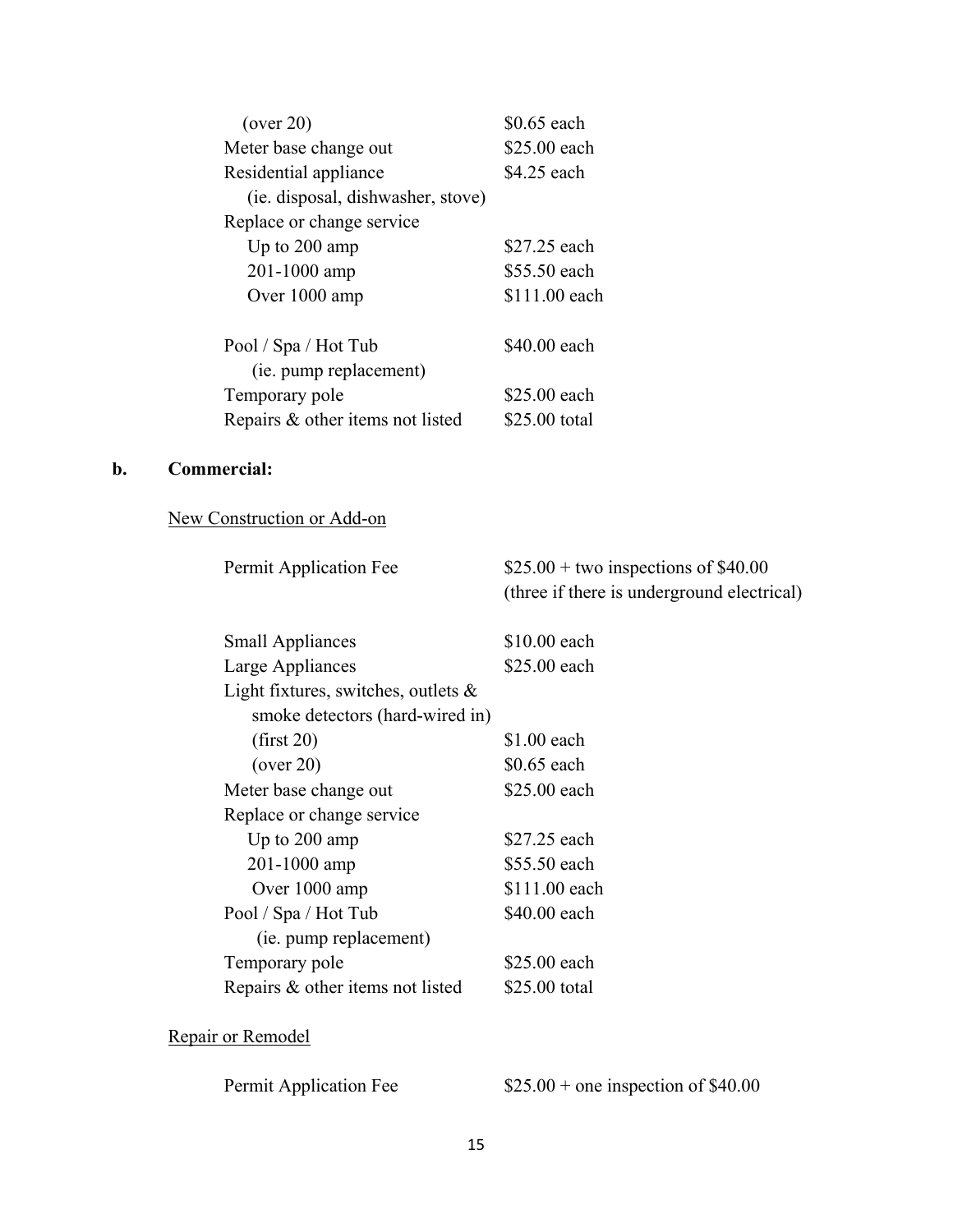| <b>Small Appliances</b>                | \$10.00 each                              |
|----------------------------------------|-------------------------------------------|
| Large Appliances                       | \$25.00 each                              |
| Light fixtures, switches, outlets $\&$ |                                           |
| smoke detectors (hard-wired in)        |                                           |
| (first 20)                             | $$1.00$ each                              |
| (over 20)                              | $$0.65$ each                              |
| Meter base change out                  | \$25.00 each                              |
| Replace or change service              |                                           |
| Up to $200 \text{ amp}$                | \$27.25 each                              |
| 201-1000 amp                           | \$55.50 each                              |
| Over 1000 amp                          | \$111.00 each                             |
| Pool / Spa / Hot Tub                   | \$40.00 each                              |
| (ie. pump replacement)                 |                                           |
| Temporary pole                         | \$25.00 each                              |
| Repairs & other items not listed       | \$25.00 total                             |
| Inspection for new meter               | \$25.00 each + one inspection of $$40.00$ |
|                                        |                                           |

# **c. Electrical for signs:**

| Permit Application Fee |               | $$25.00 +$ one inspection of \$40.00 |  |
|------------------------|---------------|--------------------------------------|--|
| a.                     | $1-40$ amps   | \$10.00                              |  |
| b.                     | $41-60$ amps  | \$15.00                              |  |
| $\mathbf{c}$ .         | $61-80$ amps  | \$20.00                              |  |
| d.                     | $81-100$ amps | \$25.00                              |  |
| e.                     | over 100 amps | \$35.00                              |  |

# **24.00 Plumbing Permit**

# **a. Residential:**

| Permit Application Fee                                           | \$25.00                        |
|------------------------------------------------------------------|--------------------------------|
| Inspection / Re-inspection Fee<br>(includes water or sewer line) | $$76.92$ (find # needed below) |
| replacement; mobile home hook-up)                                |                                |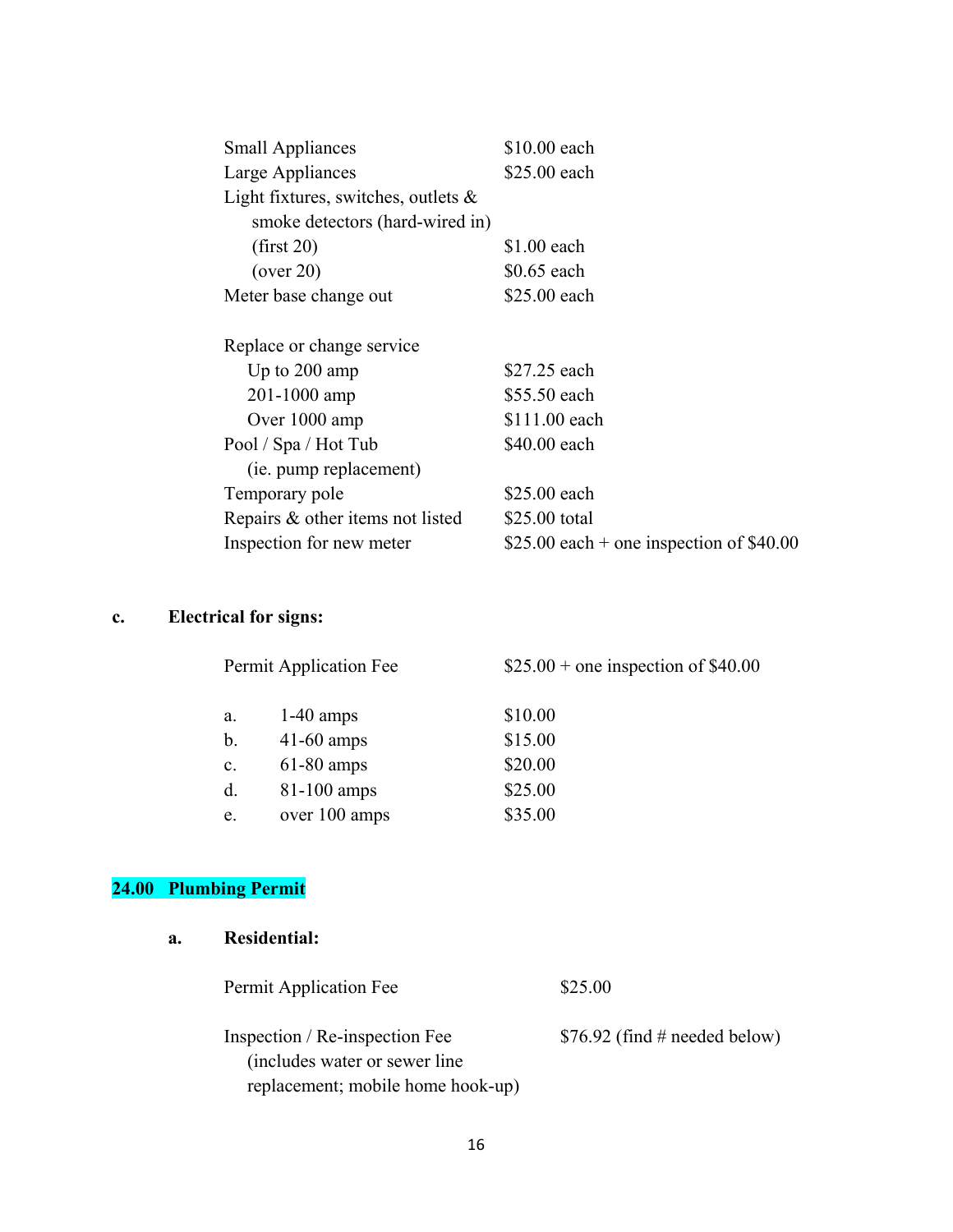| New Construction: | 3 inspections needed |
|-------------------|----------------------|
| Remodel:          | 2 inspections needed |
| All other:        | 1 inspection needed  |

### **b. Commercial:**

Permit Application Fee \$25.00

Inspection / Re-inspection Fee \$108.75 (find # needed below) (includes water or sewer line replacement)

| New Construction: | 3 inspections needed |
|-------------------|----------------------|
| Remodel:          | 2 inspections needed |
| All other:        | 1 inspection needed  |

# **25.00 Irrigation Permit**

| Permit Application Fee  | $$25.00 +$ one inspection of \$40.00 |
|-------------------------|--------------------------------------|
| Irrigation installation | \$30.00                              |

# **26.00 Gas Permit**

### **a. Residential:**

| Permit Application Fee         | \$25.00 |
|--------------------------------|---------|
| Inspection / Re-inspection Fee | \$76.92 |

# **b. Commercial:**

| Permit Application Fee         | \$25.00  |
|--------------------------------|----------|
| Inspection / Re-inspection Fee | \$108.75 |

## **27.00 Mechanical Permit**

 **a. Residential:**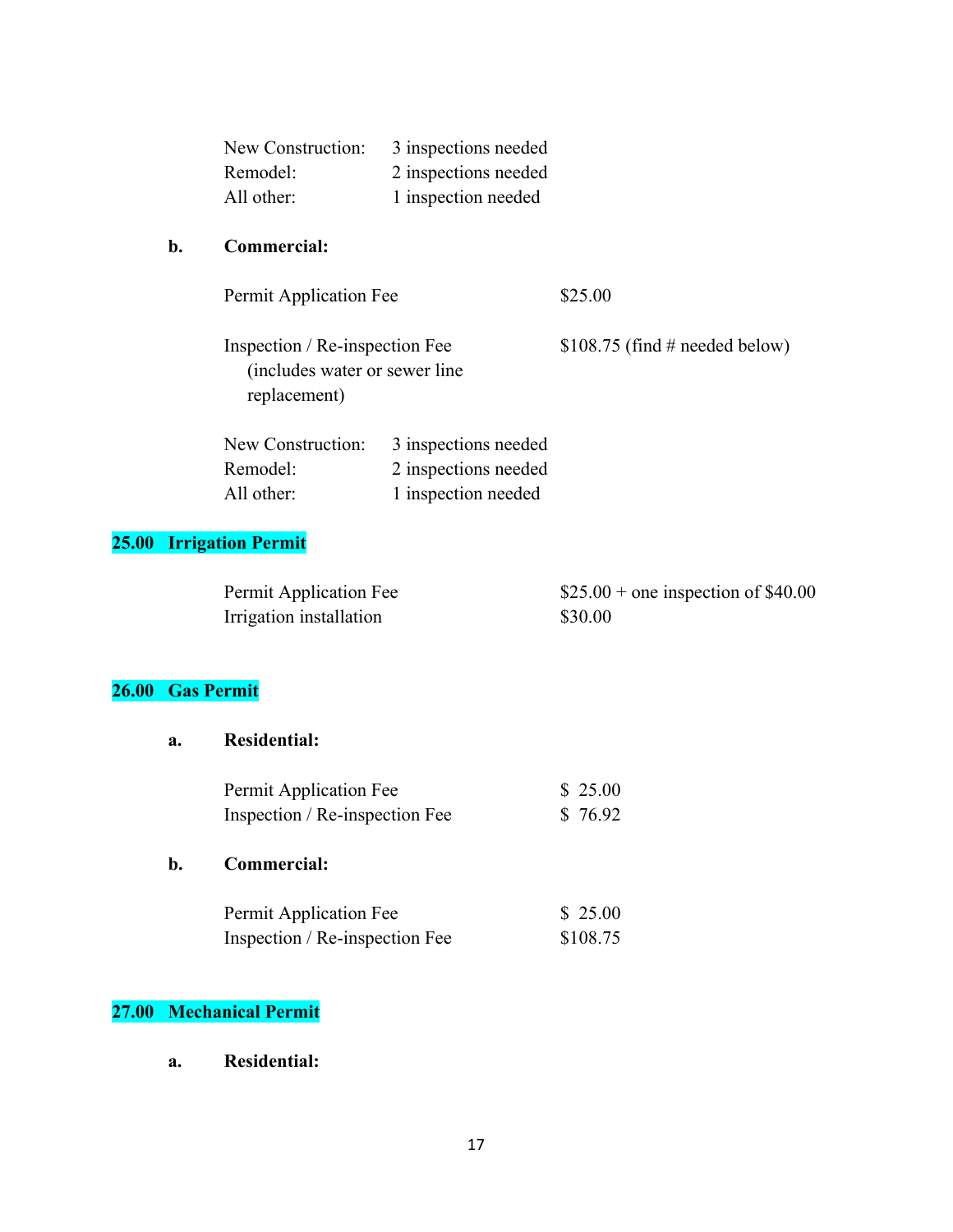# **New Construction**

|    |                    | Permit Application Fee                   | $$25.00 + two inspections of $40.00$ |
|----|--------------------|------------------------------------------|--------------------------------------|
|    |                    | Heat & $A/C$ (any size unit)             | $$0.04$ per sq. ft.                  |
|    |                    | Replacement & Repair                     |                                      |
|    |                    | Permit Application Fee                   | $$25.00 +$ one inspection of \$40.00 |
|    |                    | Heat and/or A/C up to $3\frac{1}{2}$ ton | \$26.00                              |
|    |                    | Heat and/or $A/C$ 4 ton and up           | \$48.00                              |
|    |                    | Vent Hood/Exhaust/Filtration System      | \$15.00 each                         |
|    |                    | Repairs and any other items not listed   | \$25.00 total                        |
| b. | <b>Commercial:</b> |                                          |                                      |

# **New Construction**

| Permit Application Fee |                              | $$25.00 + two inspections of $40.00$ |  |
|------------------------|------------------------------|--------------------------------------|--|
|                        | Heat $& A/C$ (any size unit) | $$0.04$ per sq. ft.                  |  |

# Replacement & Repair

| Permit Application Fee                   | $$25.00 +$ one inspection of \$40.00 |
|------------------------------------------|--------------------------------------|
| Heat and/or A/C up to $3\frac{1}{2}$ ton | \$26.00                              |

| Heat and/or $A/C$ 4 – 7 ton            | \$48.00       |
|----------------------------------------|---------------|
| Heat and/or $A/C$ over 7 ton           | \$66.00       |
| Vent Hood/Exhaust/Filtration System    | \$15.00 each  |
| Repairs and any other items not listed | \$25.00 total |

# **28.00 Oil and Gas Permit**

| a.             | Right-of-Way Use Application Fees       | \$500.00   |
|----------------|-----------------------------------------|------------|
| h.             | Gas Well Permit and Inspection Fee      | \$3,750.00 |
| $\mathbf{c}$ . | Gas Well Amended Application Review Fee | \$350.00   |
| $d_{-}$        | Annual Gas Well Inspection Fee          | \$3,000.00 |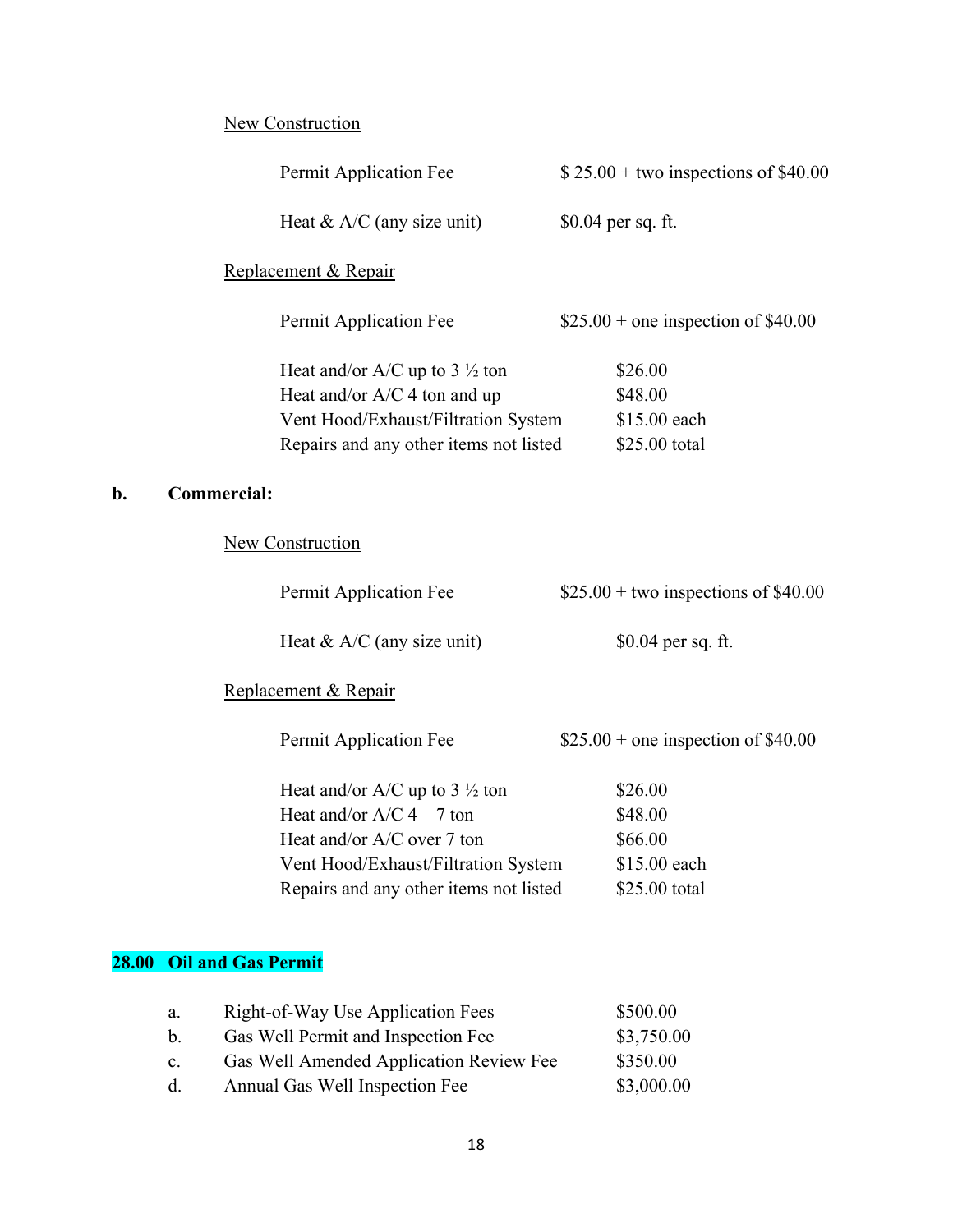### **29.00 Miscellaneous Permit**

 Additional plan review required by changes, additions or revisions to approved plans \$ 55.00

 Construction yard, field office or other temp. building (trailer at construction site \$100.00 per year Deck \$ 35.00 Demolition – residential \$ 50.00 Demolition - commercial \$100.00 Fence – any height  $\$$  35.00 Foundation repair \$ 35.00 (need 1 copy of engineer's report) Garage sale \$ 5.00 Porch  $$35.00 + electrical as needed (+1)$ 

Retaining wall \$ 35.00 Roofing – residential \$ 35.00 (includes shingles & decking) Roofing – commercial \$100.00 (includes shingles & decking) Subdivision fence \$100.00 Swimming pool Above ground \$ 40.00

- Accessory building  $$ 35.00 + electrical or plumbing as needed$  (+ 1 inspection only on elec. or plbg.)
	-
- Boat ramp or dock  $$ 35.00 + electrical$  as needed (1 inspection)
- Carport  $$ 35.00 + electrical or plumbing as needed$ (+ 1 inspection only on elec. or plbg.)

inspection only on electric)

In ground  $$100.00 + electrical if needed (+ 1)$ inspection only on electric)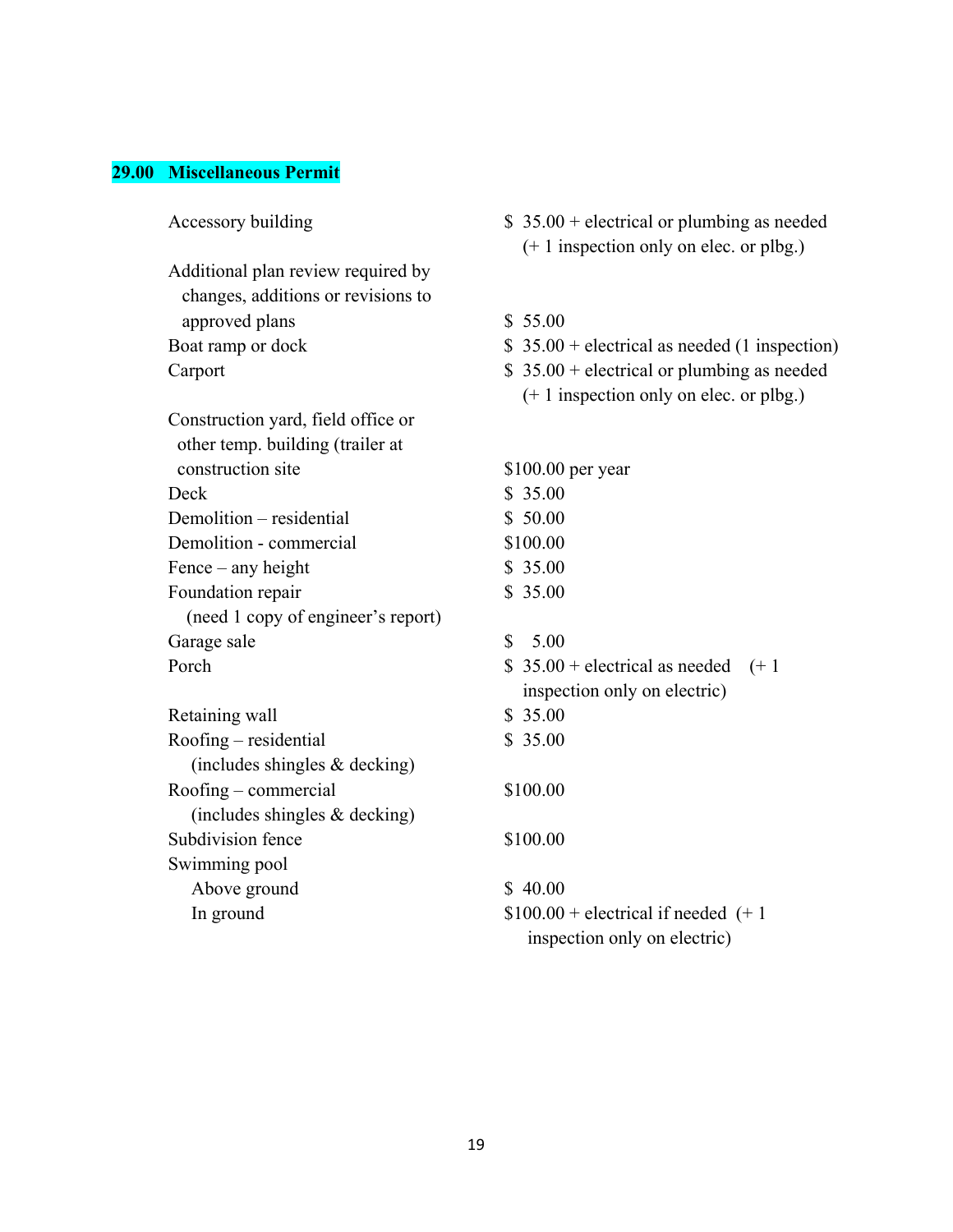# **0.00 Moving of Buildings**

The following fees shall be charged for permits for moving buildings in the city based on the square footage of the building:

| $0-1,000$ sq. ft.           | \$60.00  |
|-----------------------------|----------|
| $1,001 - 2,000$ sq. ft.     | \$90.00  |
| $2,001-3,000$ sq. ft.       | \$180.00 |
| $3,001-5,000$ sq. ft.       | \$270.00 |
| $5,001-10,000$ sq. ft.      | \$360.00 |
| $10,001-20,000$ sq. ft.     | \$450.00 |
| $20,001$ -sq. ft. and above | \$540.00 |

# **31.00 Public Improvement Construction (Drives & Sidewalks)**

The cost of all public improvements required for a subdivision plat (including streets, drainage, sidewalks, utilities, street lights and street signs) shall be the responsibility of the developer; and is enumerated in the Contract for Community Facilities.

| a.             | <b>Public Improvement Development</b>                   |                                                  |
|----------------|---------------------------------------------------------|--------------------------------------------------|
|                | <b>Inspection Fee</b>                                   | \$650.00                                         |
| b.             | <b>Engineering Review</b>                               | <b>Actual Cost</b>                               |
| C <sub>1</sub> | Drive Approach                                          |                                                  |
|                | Up to 12 ft (width)                                     | \$20.00                                          |
|                | 12 ft 1 in-24 ft (width)                                | \$30.00                                          |
|                | 24 ft 1 in and above (width)                            | \$40.00                                          |
| d.             | Sidewalks (per linear ft)<br>$(length - straight line)$ | $$0.25 - Minimum $35.00$                         |
| e.             | Curb and Gutter (per linear ft)                         | $$0.30 - Minimum $35.00$                         |
| f.             | Parking Lot                                             | \$2.00 $p$ /\$1,000 evaluation –<br>Min \$35.00  |
| g.             | Right-of-Way                                            | \$25.00 (no fee for franchises or<br>their subs) |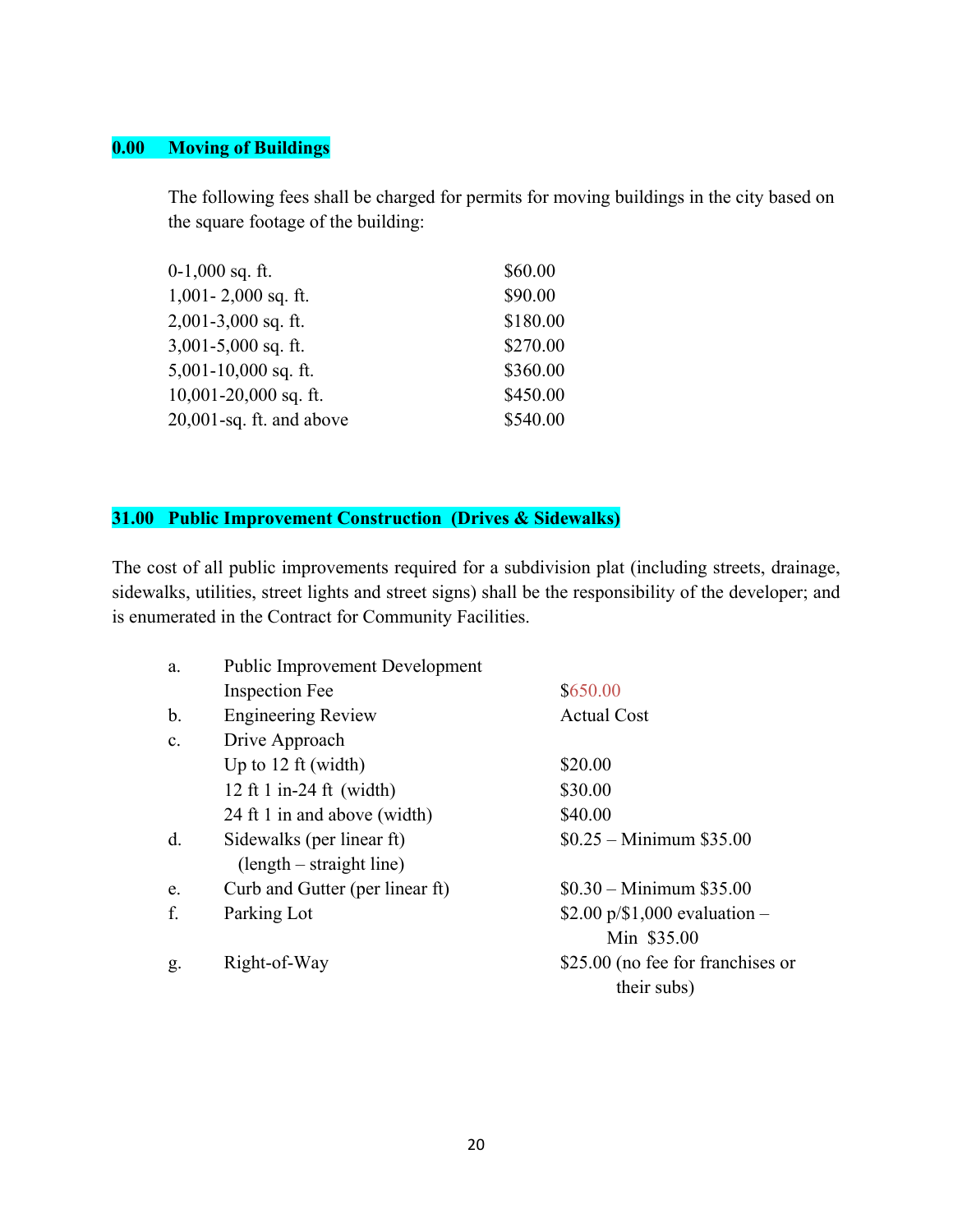### **32.00 Grading, Fill or Excavation**

| 50 cubic yards or less              | \$25.00    |
|-------------------------------------|------------|
| 51-100 cubic yards                  | \$35.00    |
| $101-1,000$ cubic yards             |            |
| (for the first 100 cubic yards)     | \$35.00    |
| For each additional 100 cubic yards | \$12.00    |
| 1,001-10,000 cubic yards            |            |
| (for the first 1,000 cubic yards)   | \$155.00   |
| For each additional 100 cubic yards | \$10.00    |
| 10,001-1,000,000 cubic yards        |            |
| (for the first 10,000 cubic yards)  | \$1,155.00 |
| For each additional 1,000 cubic yds | \$40.00    |

# **33.00 Certificate of Occupancy**

 Where the structure must be examined and/or a structural analysis made to determine the suitability of the existing structure for the proposed occupancy, such examination or analysis must be done by a registered architect or engineer selected and paid for by the applicant for Certificate of Occupancy.

|                    |                         |                    |                    | $1st$ re-inspect $2nd$ re-inspect |
|--------------------|-------------------------|--------------------|--------------------|-----------------------------------|
|                    | $1-500$ sq. ft.         | \$25.00            | \$50.00            | \$75.00                           |
|                    | 501-2,500 sq. ft.       | \$30.00            | \$60.00            | \$90.00                           |
|                    | $2,501-5,000$ sq. ft.   | \$40.00            | \$80.00            | \$120.00                          |
|                    | $5,001-10,000$ sq. ft.  | \$50.00            | \$100.00           | \$150.00                          |
|                    | $10,000 + sq.$ ft.      | \$60.00            | \$120.00           | \$180.00                          |
| <b>34.00</b>       | <b>Registration</b>     |                    |                    |                                   |
| Mechanical License |                         |                    | $$100.00$ per year |                                   |
|                    | Irrigation License      | $$100.00$ per year |                    |                                   |
|                    | <b>Backflow License</b> |                    | \$100.00 per year  |                                   |

Liquid Waste Transporters \$100.00 per year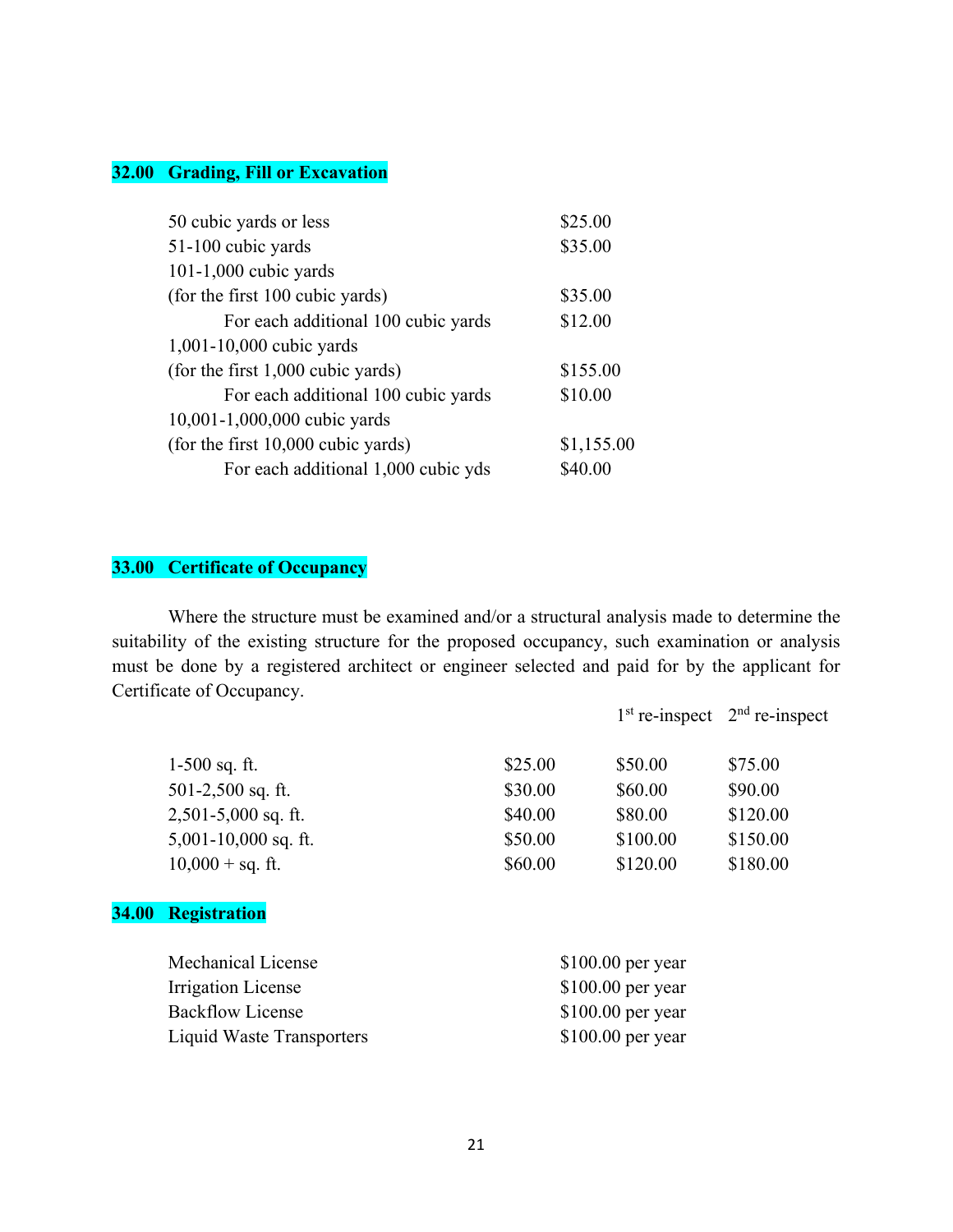### **35.00 Inspection (Excluding Plumbing & Gas)**

|                                                                 | Inspection Fee-Residential and Commercial \$40.00  |                                      |  |
|-----------------------------------------------------------------|----------------------------------------------------|--------------------------------------|--|
| Re-Inspection Fee-Residential                                   |                                                    | \$60.00                              |  |
|                                                                 | Re-Inspection Fee-Commercial (After first failure) |                                      |  |
|                                                                 |                                                    | \$80.00                              |  |
| Re-Inspection Fee – Commercial (Second and subsequent failures) |                                                    |                                      |  |
|                                                                 |                                                    | \$120.00                             |  |
| Emergency, Holiday, & Weekend                                   |                                                    | \$100.00 plus regular inspection fee |  |

When work is found in progress without securing permits first the permit fee shall be doubled with a minimum of \$80.00. This will be in place for all types of permits issued.

### **36.00 Refunds**

There will be no refunds of building permit fees, except in the following instances:

- a. When it is determined that the permit was issued due to an error by the Building Permit Department, a full refund may be authorized.
- b. When it is determined that a permit cannot be legally issued, a full refund may be made.
- c. When the building permit has been issued, the fee paid, and no portion of the work has commenced, a refund can be made; however, the city will, in any case retain \$50.00, or the total amount paid if less than \$50.00.

### **37.00 Flood Plain Development**

Permit Application  $$50.00$ 

### **38.00 Zoning Change**

No permit, certificate, special exception, or variance shall be issued unless and until such costs, charges, fees, or expenses have been paid in full nor shall any action be taken on proceedings before the Board of Adjustment unless or until all charges and fees have been paid in full.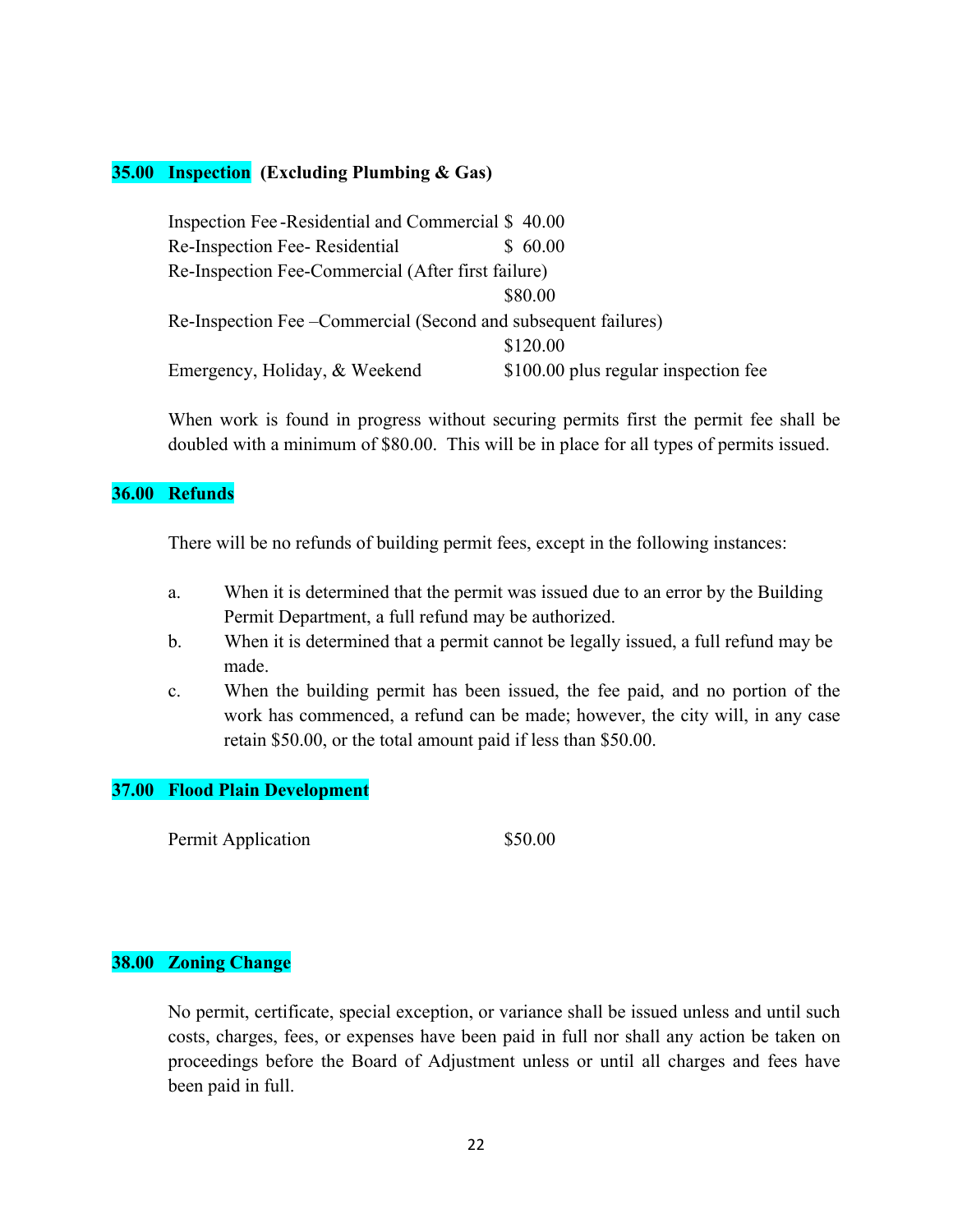| a.            | The filing, processing and review fee for rezoning each single or contiguous piece |                          |
|---------------|------------------------------------------------------------------------------------|--------------------------|
|               | of property is:                                                                    |                          |
|               | Area of Application                                                                | $$400.00 + $20$ per acre |
| $\mathbf b$ . | For variance or special exception request to the Board                             |                          |
|               | of Adjustment or City Council                                                      | \$200.00                 |
| c.            | Specific Use Permit Application                                                    | \$250.00                 |
| d.            | Vacation of Right-of-Way                                                           |                          |
|               | 1. Vacation of easement                                                            | \$100.00                 |
|               | 2. Vacation of Street or Alley                                                     | \$100.00                 |

### **39.00 Plat Fees**

 The following schedule of fees and charges shall be paid to the city when any plat is tendered to the Planning and Zoning Commission, City Council, or any other authorized board or agency of the City. Each of the fees and charges provided herein shall be paid in advance, and no action of the Commission, the City Council or any other board or agency of the City shall be valid until the fee or fees shall have been paid to the officer designated therein.

 These fees shall be charges on all plats, regardless of the action taken by the Planning and Zoning Commission and the City Council, and whether the plat is approved or denied.

 The subdivider shall cause a check to made payable to the City to cover all recording fees involved in finishing the platting process and have this delivered to the City Secretary prior to the submission for the final approval.

 The City Engineer, his deputies or assistants, shall calculate the fees and charges, in accordance with the following schedule:

| a.          | <b>Preliminary Plats</b> | \$200.00 per plat, plus \$5.00 per lot     |
|-------------|--------------------------|--------------------------------------------|
| $b_{-}$     | Final Plats              | \$200.00 per plat, plus \$5.00 per lot     |
| $c_{\cdot}$ | Replats                  | \$300.00 per plat, plus $5.00$ per new lot |
|             |                          | created                                    |

d. Completeness determination application and fee: \$100.00.

### **40.00 Public Fireworks Display**

 The City Fire Marshal may issue a permit to conduct a public fireworks display upon the receipt of a permit fee of twenty-five dollars (\$25.00).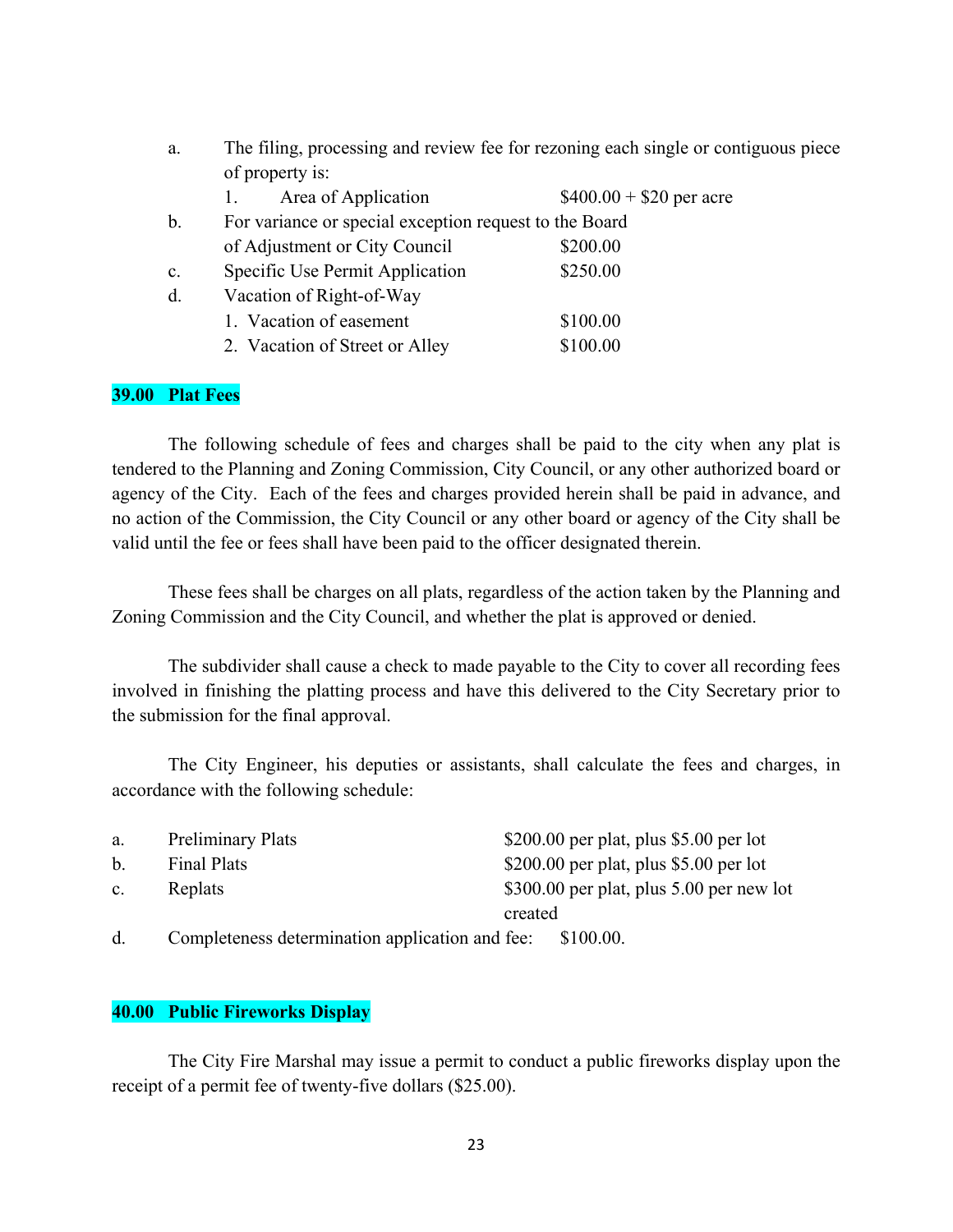# **41.00 Burn Permit**

No burn permits will be issued within the city limits per Fire Marshall.

### **42.00 Impoundment Fees-Abandoned Motor Vehicles and Other Property**

 The following fees shall be charged for impoundment by the City of abandoned, seized, or unclaimed property:

| a.             | Vehicles and vehicle parts            | \$10.00/day |
|----------------|---------------------------------------|-------------|
|                | Large items requiring outdoor storage | \$10.00/day |
| $\mathbf{c}$ . | Large items requiring indoor storage  | \$15.00/day |
|                | All other items                       | \$5.00/day  |

### **43.00 Parkway Park Pavilion Rental Fees:**

The following rental fees require a two (2) hour minimum rental:

| City Residents | $$10.00$ per hour |
|----------------|-------------------|
| Non-Residents  | $$15.00$ per hour |

A \$30.00 refundable reservation deposit is required for all rentals.

# **44.00 Fire Services**

| a. | Fire Inspection Fees |                                         |                                                                          |
|----|----------------------|-----------------------------------------|--------------------------------------------------------------------------|
|    | 1.                   | Less than $5,000$ sq ft                 | \$20.00                                                                  |
|    | 2.                   | 5,000-10,000 sq ft                      | \$25.00                                                                  |
|    | 3.                   | $10,001-25,000$ sq ft                   | \$30.00                                                                  |
|    | 4.                   | $25,001-50,000$ sq ft                   | \$45.00                                                                  |
|    | 5.                   | 50,001-75,000 sq ft                     | \$70.00                                                                  |
|    | 6.                   | $75,001 - 100,000$ sq ft                | \$95.00                                                                  |
|    | 7.                   |                                         | Greater than 100,000 sq ft will be charged \$95.00 plus \$15.00 for each |
|    |                      | additional 50,000 sq ft of storage area |                                                                          |

 8. Multiple Story Charge: An additional charge of \$5.00 per floor shall be charged for inspection of multiple story building three stories or more in height.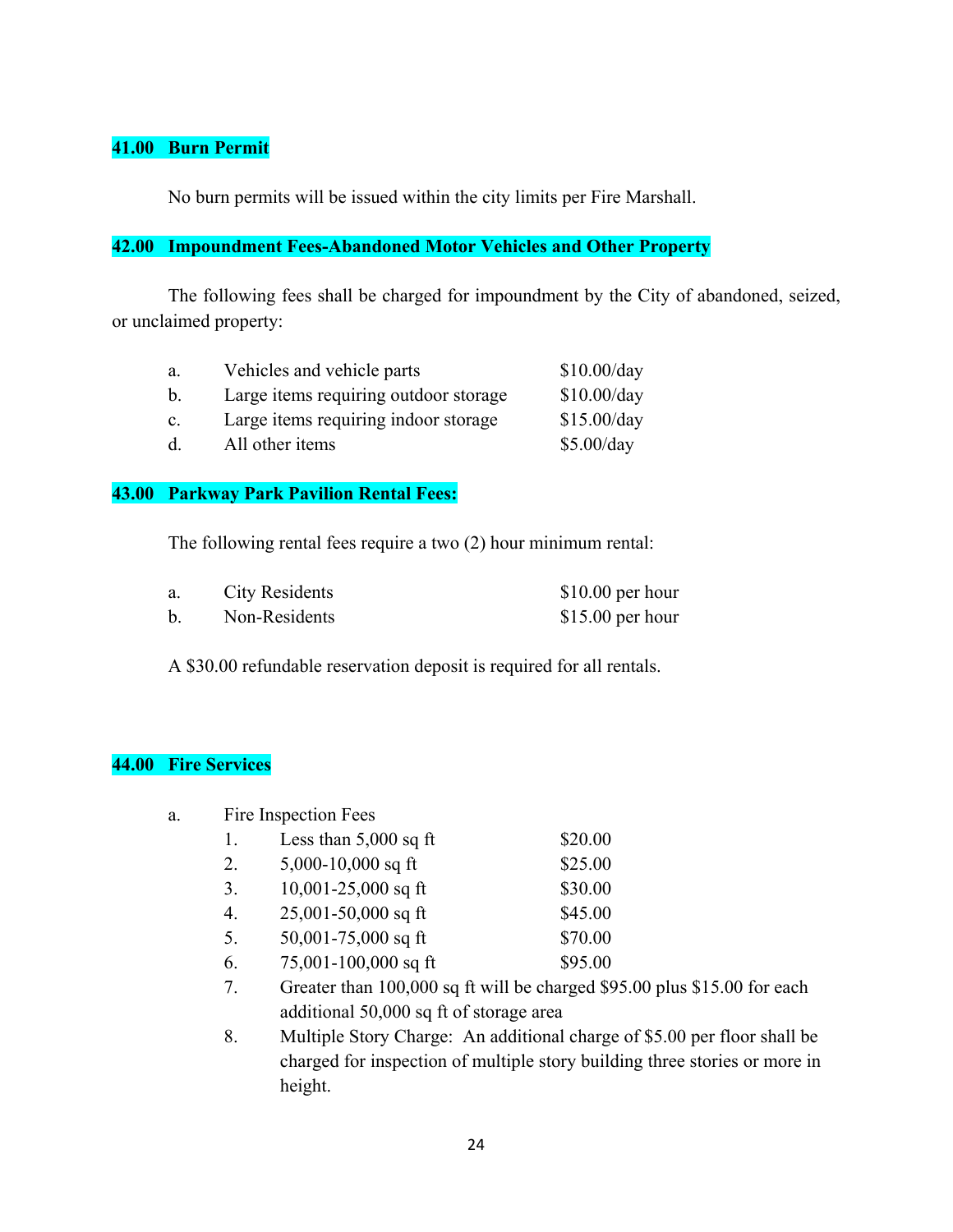b. New Sprinkler Installations

|  | 1 to 20 sprinklers | \$50.00 |
|--|--------------------|---------|
|--|--------------------|---------|

- 2. 21 to 100 sprinklers \$100.00
- 3. Over 100 sprinklers \$150.00
- 4. Each additional floor \$15.00

# **45.00 Library Services**

| Non-Resident Library Card<br>a. |                  |                                                                                               |                                       |
|---------------------------------|------------------|-----------------------------------------------------------------------------------------------|---------------------------------------|
|                                 | Ι.               | City employee, library volunteer,                                                             |                                       |
|                                 |                  | AISD student or teacher                                                                       | No charge                             |
|                                 | 2.               | Computer use cards (each)                                                                     | \$1.50                                |
|                                 | 3.               | Individual, membership fee (per year)                                                         | \$10.00                               |
|                                 | $\overline{4}$ . | Family, membership fee (per year)                                                             | \$15.00                               |
| $\mathbf b$ .                   |                  | Library or Computer Card Replacement                                                          |                                       |
|                                 | 1.               | $1st$ replacement                                                                             | \$1.50                                |
|                                 | 2.               | 2 <sup>nd</sup> and subsequent replacements                                                   | Will increase by an additional \$1.50 |
|                                 |                  | each time with a maximum fee of \$7.50                                                        |                                       |
| $\mathbf{c}$ .                  |                  | Fines for Overdue Material                                                                    |                                       |
|                                 | 1.               | All materials (per item per business day) \$0.25                                              |                                       |
|                                 |                  | (Plus actual postage costs needed to notify customer of overdue items)                        |                                       |
| d.                              |                  | Lost or Completely Damaged Materials                                                          |                                       |
|                                 |                  | Current retail cost of item or cost of a comparable item if the original item is no longer in |                                       |
|                                 |                  | print or production. In addition a \$10.00 processing fee may be charged.                     |                                       |
|                                 |                  |                                                                                               |                                       |
| e.                              |                  | <b>Other Damaged Materials</b>                                                                |                                       |
|                                 | 1.               | Book pocket                                                                                   | \$1.00                                |
|                                 | 2.               | Date card                                                                                     | \$1.00                                |
|                                 | 3.               | Protective book cover                                                                         | \$2.00                                |
|                                 | 4.               | Protective plastic DVD/CD case                                                                | \$2.00                                |
|                                 | 5.               | Squeeze box                                                                                   | \$2.00                                |
| g.                              |                  | Computer Printing (per page)                                                                  | \$0.10                                |
|                                 |                  | Color computer prints (flyers, brochures, etc.)                                               |                                       |
|                                 |                  | $8-1/2 X 11$                                                                                  | $$0.25$ per page                      |
|                                 |                  | $8-1/2 X14$                                                                                   | \$0.35 per page                       |
| h.                              |                  | Photocopies (per page)                                                                        |                                       |
|                                 | 1.               | $8-1/2 X 11$                                                                                  | \$0.10                                |
|                                 | 2.               | 8-1/2 X 14                                                                                    | \$0.15                                |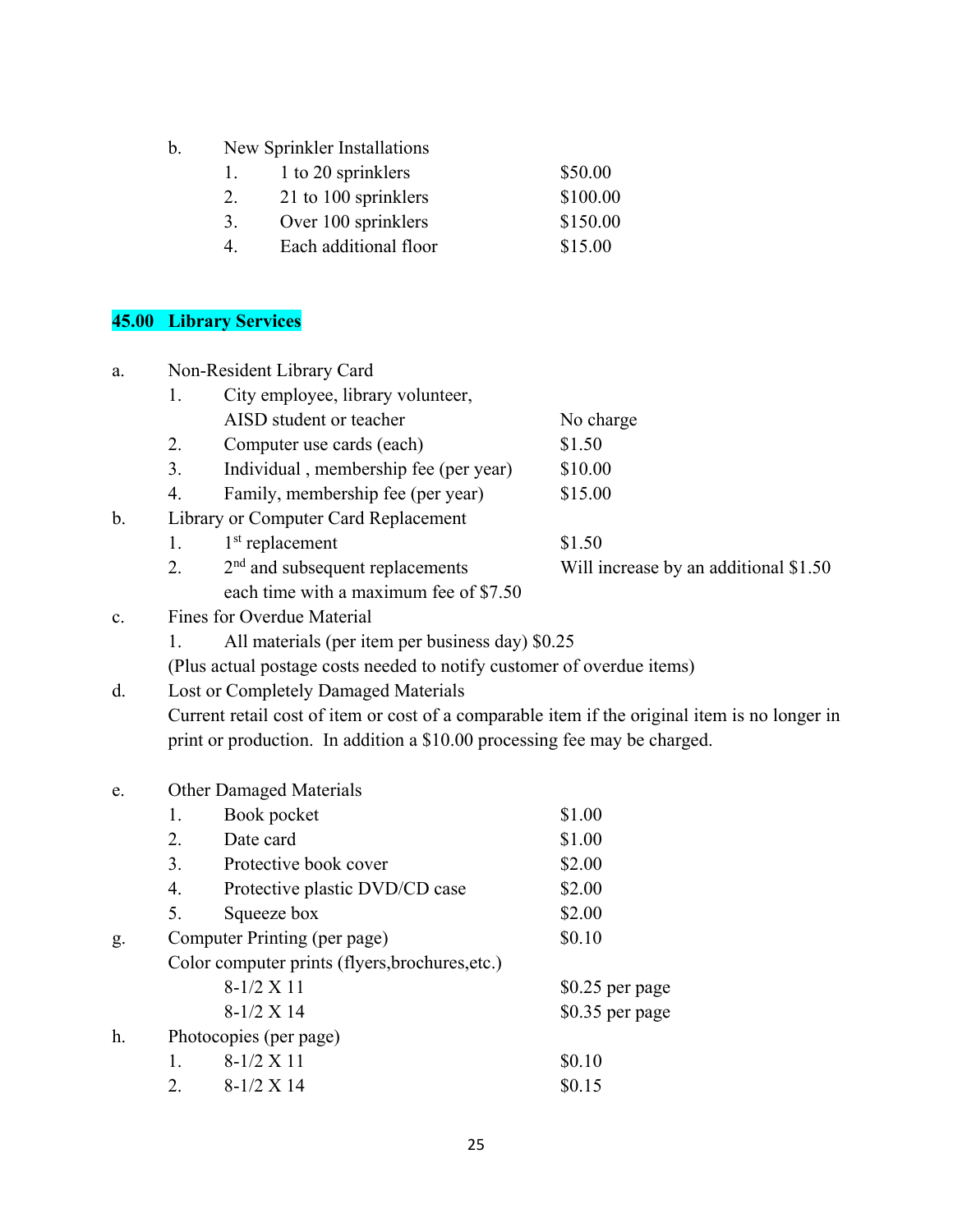|    | 3. | 10 X 17                                       | \$0.20          |  |
|----|----|-----------------------------------------------|-----------------|--|
|    | 4. | Scanning/copying/printing service for         |                 |  |
|    |    | Color photographs or artwork:                 |                 |  |
|    |    | Regular copy paper<br>a.                      | \$0.25 per page |  |
|    |    | Glossy photo paper<br>$\mathbf{b}$ .          | \$0.50 per page |  |
| i. |    | Microfilm Reader Prints (per page)            | \$0.25          |  |
|    |    | Fascimile Policy (Incoming or Outgoing pages) |                 |  |
|    | 1. | First page                                    | \$1.00          |  |
|    | 2. | Additional pages (each)                       | \$.10           |  |
| k. |    | <b>Facility Rental</b>                        |                 |  |
|    | 1. | Non-profit organizations                      | No charge       |  |
|    | 2. | Conference room (per hour)                    | \$10.00         |  |
|    | 3. | Conference room (all day)                     | \$40.00         |  |
|    | 4. | <b>Cleaning Deposit</b>                       | \$25.00         |  |

(Cleaning deposit is required by all persons renting the conference room. Deposit shall be refunded if conference room is properly cleaned, the furnishings put back in their original places and the keys are returned.)

# **46.00 Credit Card Fees**

Processing Fee \$2.50 per transaction

# **47.00 Beer, Wine and Liquor Permits**

| 1, | Package Stores (Liquor Stores)<br>(annual fee)                                                                                                                                                                                           | One-half of the state fee excluding<br>surcharges collected from the state. |
|----|------------------------------------------------------------------------------------------------------------------------------------------------------------------------------------------------------------------------------------------|-----------------------------------------------------------------------------|
| 2. | Wine and Beer Retailer's off-premise                                                                                                                                                                                                     |                                                                             |
|    | Permit (annual fee)                                                                                                                                                                                                                      | \$30.00                                                                     |
| 3. | Mixed Drink beverage permit<br>* Pursuant to Section 11.38(d) of the Texas Alcoholic Beverage Code, the annual<br>fee for a mixed beverage permit shall not be charged during the three-year period<br>following issuance of the permit. | $$375.00*$                                                                  |
| 4. | Alcoholic Beverage Business Regulations<br>Variance Application Fee                                                                                                                                                                      | \$100.00                                                                    |
| 5. | City Secretary Certification Fee for<br>Alcoholic Beverage Permit                                                                                                                                                                        | 10.00                                                                       |